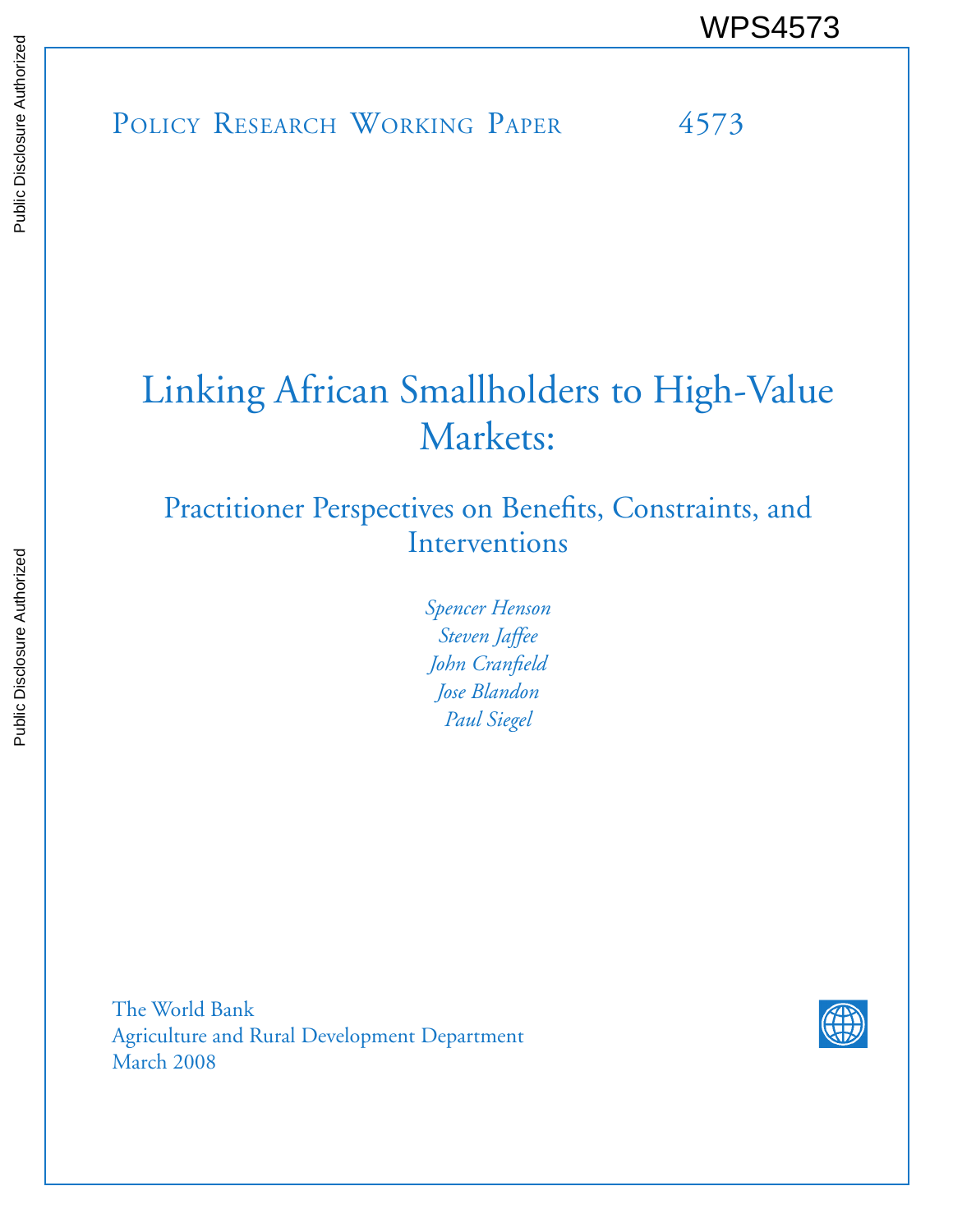## **Abstract**

This paper provides the results of an international survey of practitioners with experience in facilitating the participation of African smallholder farmers in supply chains for higher-value and/or differentiated agricultural products. It explores their perceptions about the constraints inhibiting and the impacts associated with this supply chain participation. It also examines their perceptions about the factors affecting the success of project and policy interventions in this area, about how this success is and should be measured, and about the appropriate roles for national governments, the private sector, and development assistance entities in facilitating

smallholder gains in this area. The results confirm a growing 'consensus' about institutional roles, yet suggest some ambiguity regarding the impacts of smallholder participation in higher-value supply chains and the appropriateness of the indicators most commonly used to gauge such impacts. The results also suggest a need to strengthen knowledge about both the 'old' and 'new' sets of constraints (and solutions) related to remunerative smallholder inclusion, in the form of the rising role of standards alongside more long-standing concerns about infrastructure and logistical links to markets.

*The Policy Research Working Paper Series disseminates the findings of work in progress to encourage the exchange of ideas about development issues. An objective of the series is to get the findings out quickly, even if the presentations are less than fully polished. The papers carry the names of the authors and should be cited accordingly. The findings, interpretations, and conclusions expressed in this paper are entirely those of the authors. They do not necessarily represent the views of the International Bank for Reconstruction and Development/World Bank and its affiliated organizations, or those of the Executive Directors of the World Bank or the governments they represent.*

This paper— Agriculture and Rural Development Department—is part of a larger effort in the department to promote broad-based agricultural growth and market development. Policy Research Working Papers are also posted on the Web at http://econ.worldbank.org. The author may be contacted at sjaffee@worldbank.org.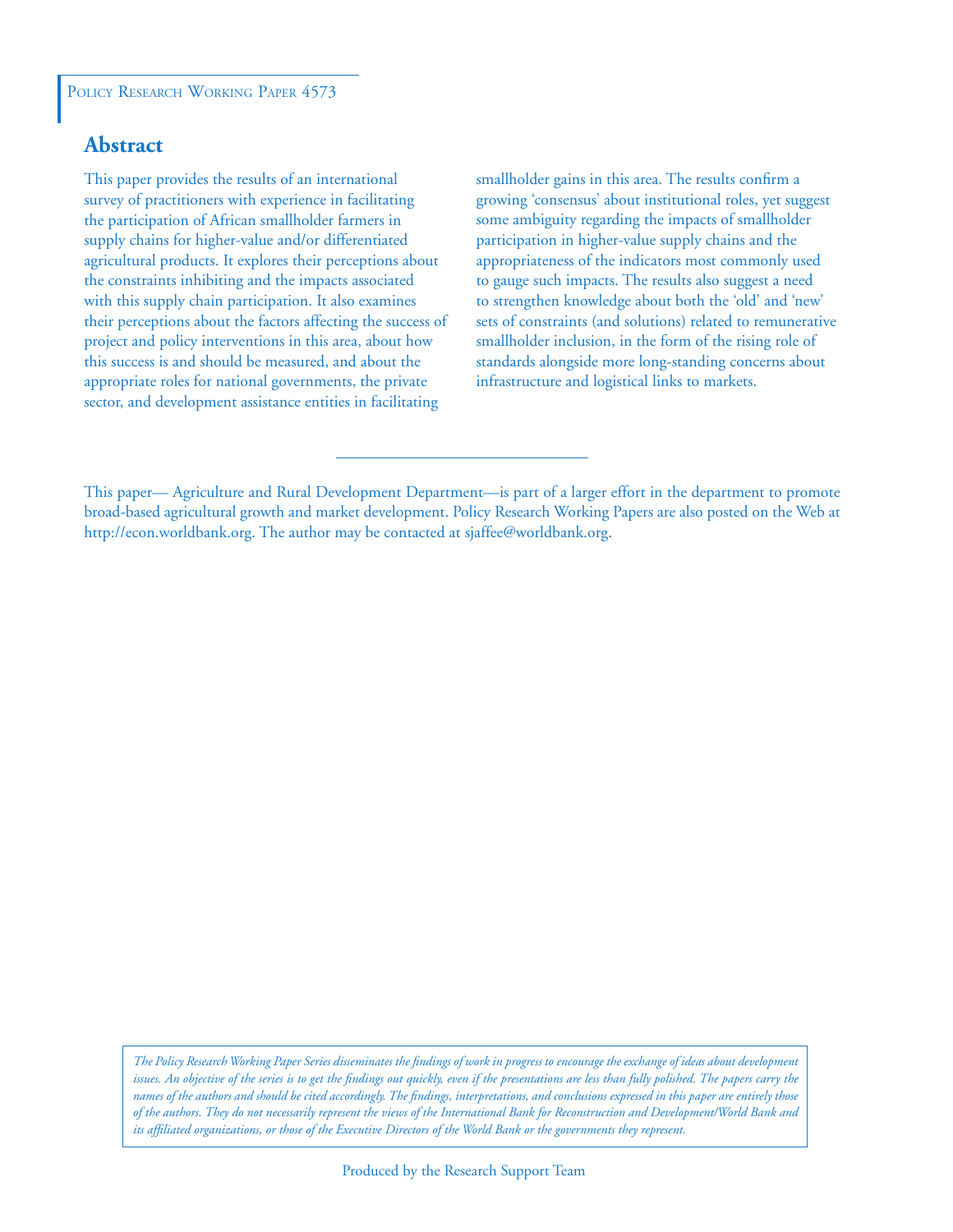## Linking African Smallholders to High‐Value Markets: Practitioner Perspectives on Benefits, Constraints, and Interventions

Spencer Henson\*, Steven Jaffee\*\*, John Cranfield\*, Jose Blandon\* and Paul Siegel\*\*\*

\*International Food Economy Research Group, University of Guelph

\*\*Lead Economist, Agriculture and Rural Development Department, World Bank

\*\*\*Consultant, Agriculture and Rural Development Department, World Bank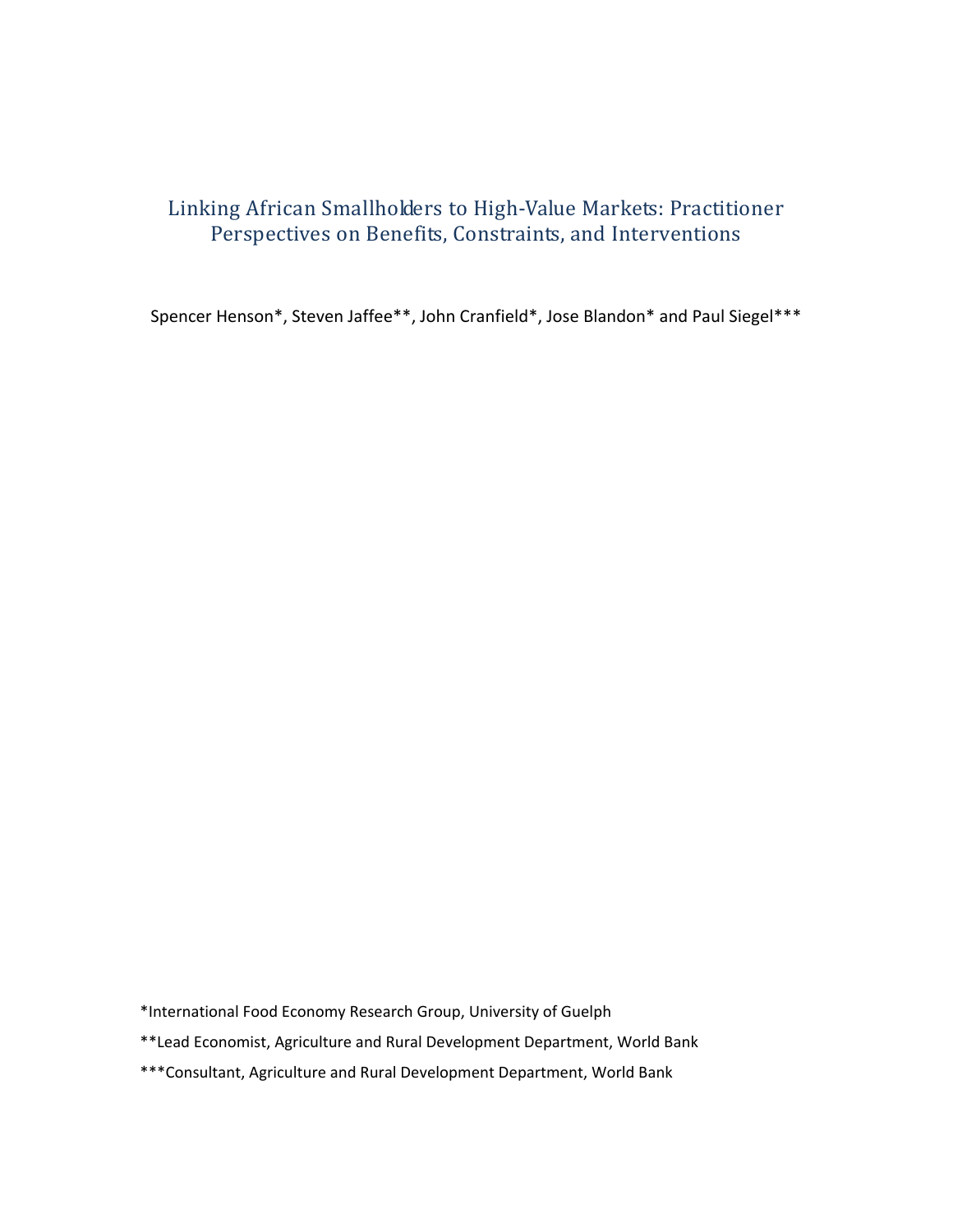## Linking African Smallholders to High‐Value Markets: Practitioner Perspectives on Benefits, Constraints, and Interventions

#### **Introduction**

As part of the wider discourse on pro‐poor agricultural growth and development, there are on‐going debates about the viability of smallholder production and the opportunities created by high‐value markets (Weatherspoon *et al*., 2001; Hazell, 2005; Pelupessy and Van Kempen, 2005; Humphrey, 2006). Proponents of small‐scale farms highlight their potential competitive advantages over large‐scale commercial production, predominantly through lower costs in accessing and managing family labor and superior local knowledge (Dorward, 1999; Lipton, 2005 Poulton *et al*., 2005; Pingali *et al*., 2005). They also emphasize how high‐value markets offer lucrative opportunities for enhancing smallholder income as domestic markets for livestock and horticultural products exhibit particular dynamism (World Bank, 2007), and as non‐traditional, higher-value foods have come to account for the majority of developing country agrifood exports (Jaffee and Sewadeh, 2006).

Conversely, skeptics argue that the higher‐value market participation of smallholder farmers will be severely constrained by the requirements of more discerning consumers and supply chain 'gatekeepers' (Maxwell, 2004). As buyer demand for timely and reliable delivery of products that conform to exacting quality standards increases, small farmers are exposed to transaction costs that are high and for which economies of scale are significant. Thus, while smallholder participation in high value markets is not a new phenomenon (Williams and Karen, 1985; Glover and Kusterer, 1990), changes in these markets have brought about a need to rethink the scope for such participation in the future (Reardon *et al*., 2004; Humphrey, 2006; Henson and Jaffee, 2006).

Over the past decade, many developing country governments and international development agencies have concluded that increased smallholder participation in higher-value agri-food markets is essential for meeting economic development and poverty reduction objectives. Consequently, a growing range of interventions have been designed and implemented to link smallholders both to higher-value domestic markets and non‐traditional export markets (see for example Shepherd, 2007; Temu and Temu, 2005). These have involved a range of market intermediaries, from producer organizations and cooperatives to private sector exporters, with both 'top down' and 'bottom up' approaches proliferating.

While attempts have been made to characterize the plethora of interventions aimed at facilitating the participation of smallholders in high‐value markets (see for example Page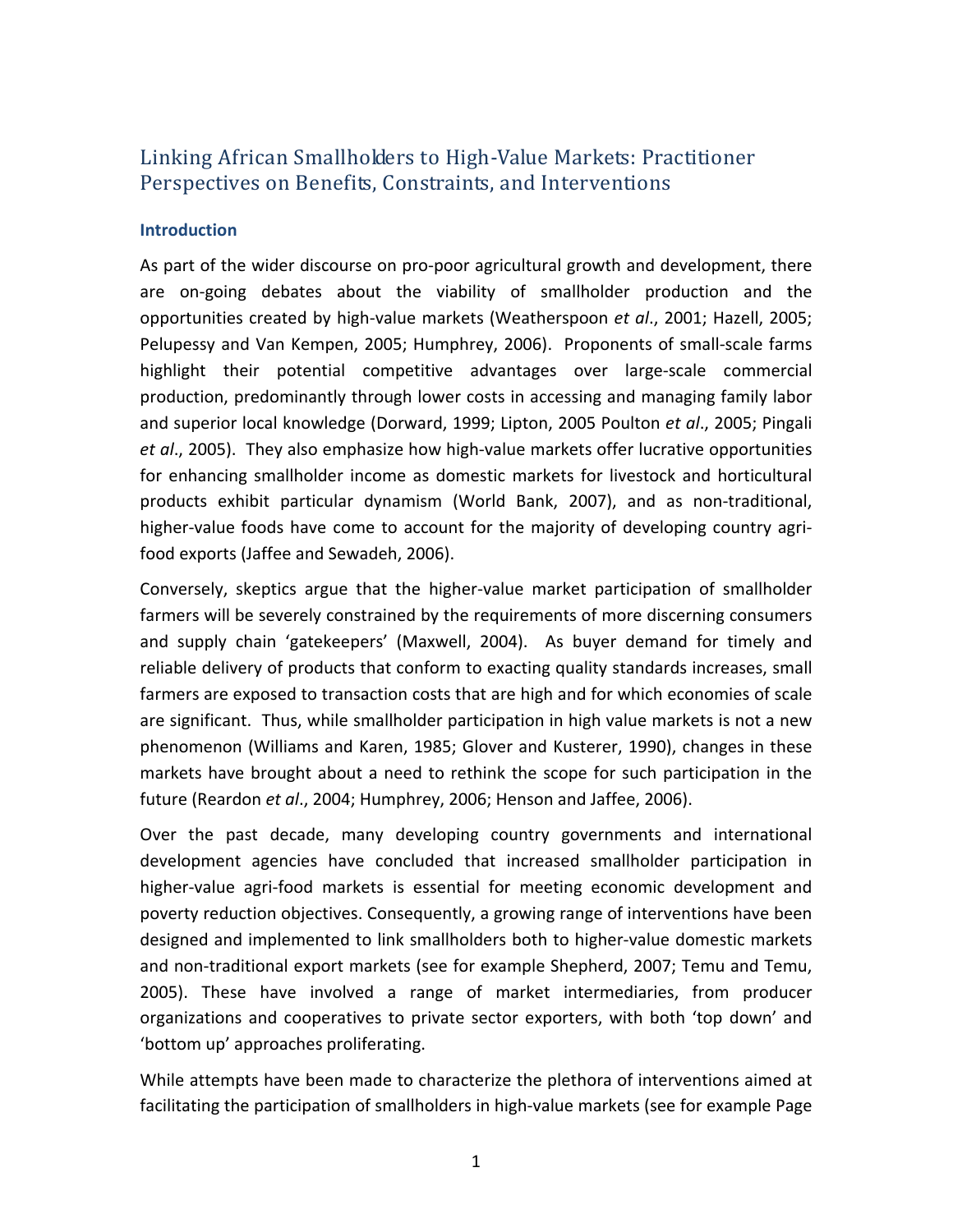and Slater, 2003; Shepherd, 2007) there is a lack of systematic comparisons of experiences with respect to when and where participation in high-value markets is beneficial to smallholders, the constraints that impede their participation and the effectiveness of alternative means for overcoming these constraints. There is also a lack of consensus on measures to be used in judging the 'success' of interventions such that it is possible to contrast between those that 'work' and those that do not. This paper attempts to throw some light on these issues. Specifically, it reports on the results of a survey of practitioners involved in schemes to better link African smallholders with higher-value markets. Before highlighting those results, we provide an overview of the existing literature.

#### **Benefits and challenges of smallholder participation in higher‐value markets**

The existing literature on impacts of smallholder participation in high‐value markets is diverse in terms of mode of investigation and primary focus. The contract farming literature sheds some light on the impact of smallholder participation in high-value markets (see for example Glover and Kusterer, 1990; Key and Runsten, 1999; MCCulloch and Ota, 2002; Humphrey *et al*., 2004; Minten *et al*., 2005; Maerterns and Swinnen, 2007), often comparing participant and non‐participant farmers across a range of measures. Positive impacts of participation are generally associated with income generation, employment and improving access to credit and technical assistance (Glover and Kusterer, 1990; Grosh, 1994; Humphrey *et al*., 2004). Other studies extend the analysis to include farm‐level and/or regional spill‐overs related to productivity of food crop production, food security and/or development of business service markets (see for example Kennedy and Cogill, 1987; Von Braun, *et al*., 1989; Govereh and Jayne, 2003). Less tangible impacts, including social status and capacity development, are also reported (Reynolds *et al*., 2004; Masakure and Henson, 2005).

The potential negative aspects of smallholder participation in high‐value markets generally relate to the institutional characteristics of supply chains and wider socio‐ economic and environmental impacts. Thus, concerns are raised that patterns of specialization can lock smallholders into relationships that are more favorable to downstream buyers than to the farmers themselves (see for example Little and Watts, 1994; Singh, 2002). There are also concerns that the requirements of discerning buyers can act to exclude less endowed producers, with consequences for income disparities and more general social differentiation at the community level (Singh, 2002; Simmons, *et al*., 2005; van der Meer, 2006). Such exclusion of poorer smallholders would limit the achievement of broader economic development objectives (Reardon and Barrett, 2000; Humphrey, 2006). There are also concerns that such arrangements do not present a viable long‐term approach to poverty alleviation, as market leaders will only commit to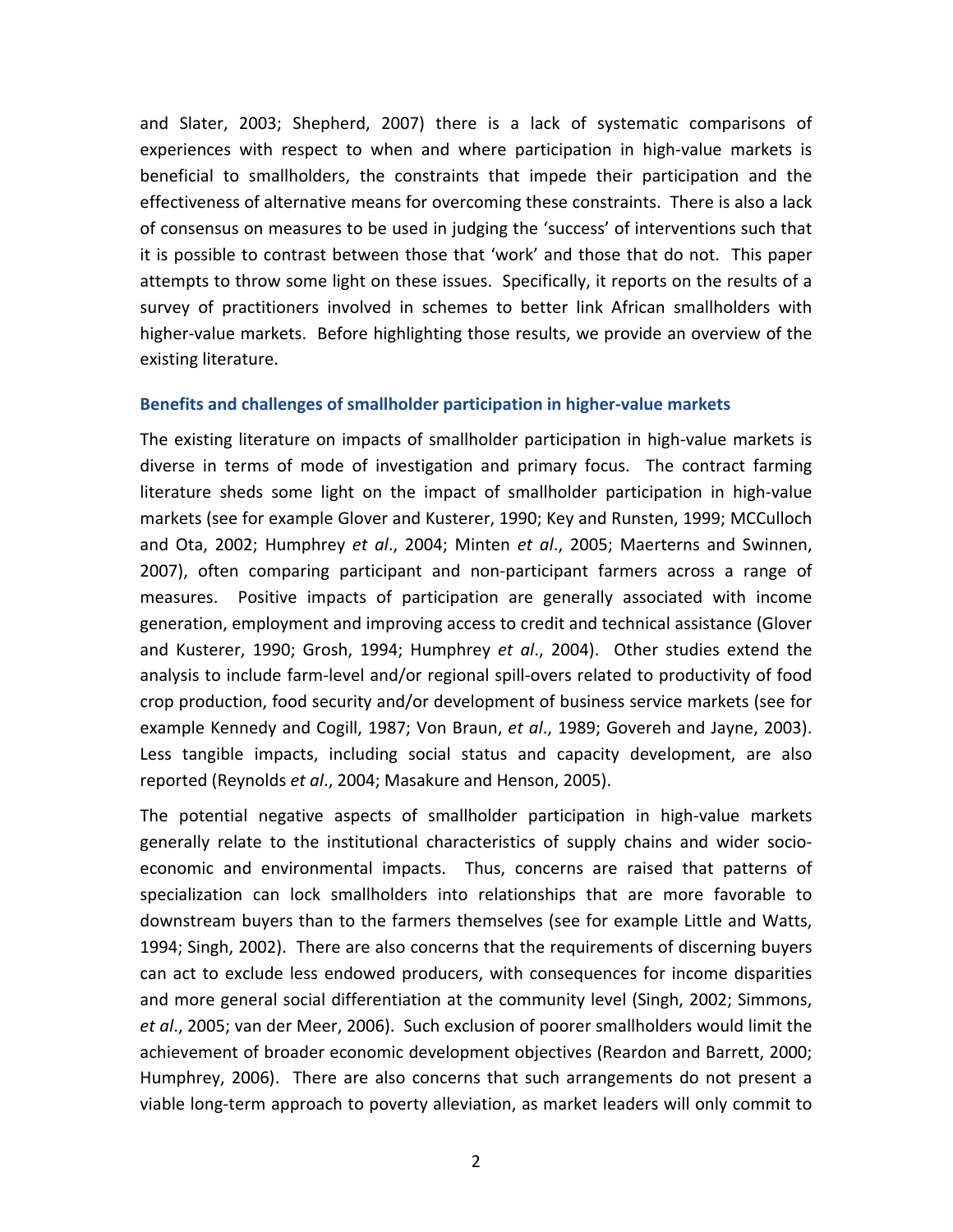sourcing from a particular base of smallholders while it is profitable to do so, yet will quickly 'jump ship' to new suppliers if problems arise and/or the opportunity arises to reduce their procurement costs (Goss *et al*., 2000; Kolk and van Tulder, 2006).

The scope for smallholders to participate in high-value markets reflects both their own ability to compete against alternative suppliers and the willingness of buyers to procure from them in the context of their particular regulatory and commercial requirements. One strand in the literature (exemplified by McCulloch and Ota, 2002; Simmons, *et al*., 2005; Winter‐Nelson and Temu, 2005; and Hernandez *et al*., 2007) emphasizes that smallholder farms' limited access to key resources (including cultivable land, irrigation and financial resources) inhibits investment and farm productivity. A second strand emphasizes the role of transaction costs in inhibiting small farmer participation in alternative marketing channels, including high‐value markets (Jaffee, 1995; Staal *et al*., 1997; Key *et al*., 2000; Pingali *et al*., 2005; Winters *et al*., 2005), suggesting that the stricter (and increasing) requirements of high‐value markets place smallholders at a competitive disadvantage relative to larger farmers. These assessments suggest that the lack of infrastructure, key production assets, information and/or collective action act to constrain initial smallholder entry to high‐value markets and threaten the sustainability of such participation over time.

It is reasonable to assume that downstream buyers in high‐value markets will choose to procure from sources that meet their requirements at lowest cost, at manageable levels of risk. The lack of infrastructure and key assets that typify smallholder production can make it costly to meet exacting requirements and/or require that buyers have to take on certain transaction functions (Pingali *et al*., 2005; Poulton *et al*., 2006). With the restructuring of global value chains and more prominent governance role of agri‐food standards (Henson and Jaffee, 2006; Humphrey, 2006), transactions are becoming more complex and there is a need for closer coordination of activity and traceability of products and raw materials within supply chains (Dolan and Humprey, 2004; Altenburg, 2006; Ruben et al., 2006). As a result, downstream buyers are looking to consolidate their supply base in favor of 'preferred suppliers'. These may be larger‐scale producers (where they exists) unless there are offsetting reasons to continue procuring from smallholders (for example where a more decentralized supply base acts to mitigate climatic or pest/disease risks).

## **Assessing the 'success' of interventions aimed at the participation of smallholders in high‐value markets**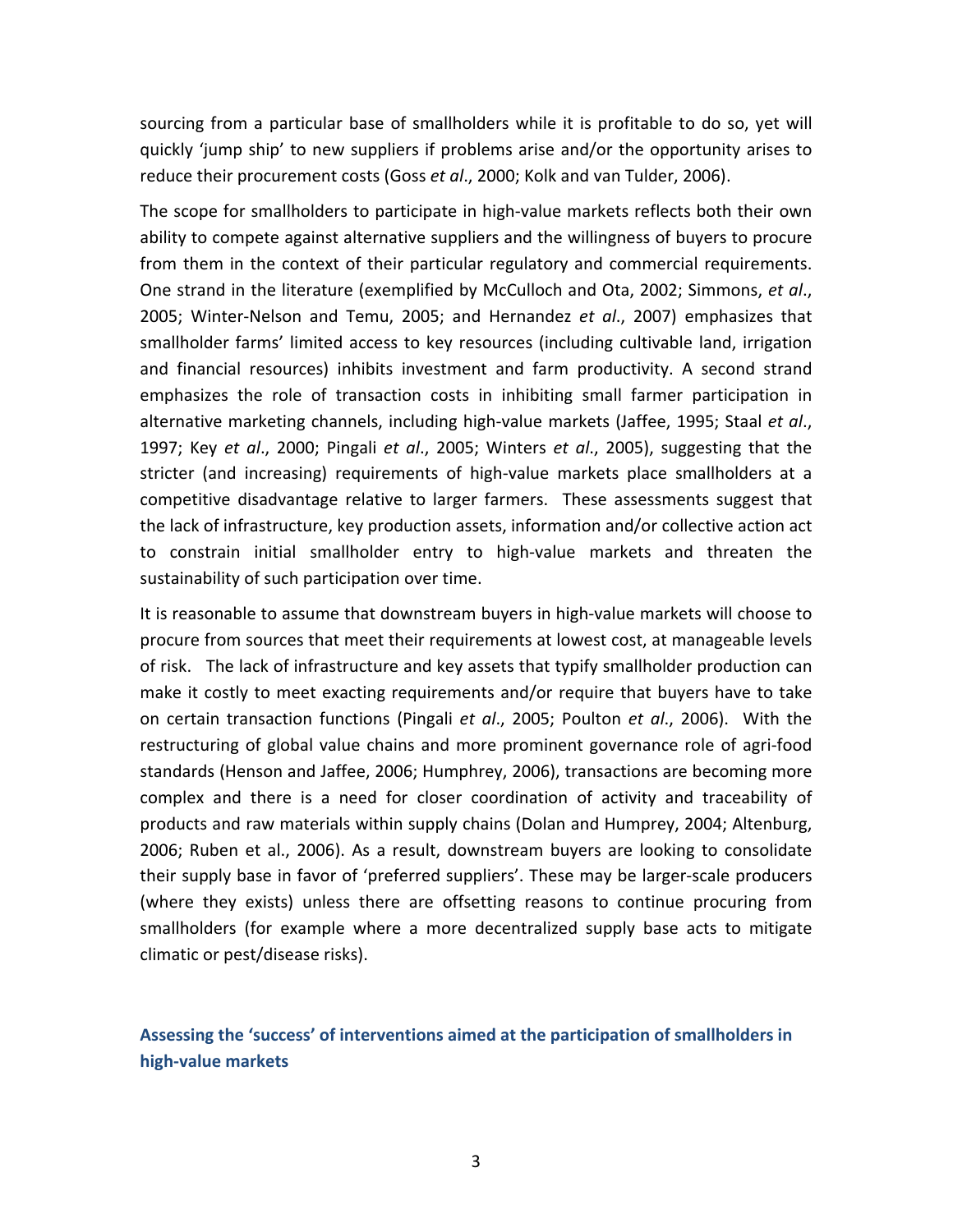Attempts to assess the efficacy of alternative interventions aimed at facilitating smallholder participation in high‐value markets are impeded by the lack of a common vocabulary with which to assess 'success' versus 'failure'. Key dichotomies influencing choice of indicators are, for instance, "deliverables or impacts," "technical indicators or poverty reduction indicators," "short‐term gains or long‐term change" and "short‐term accountability or learning to do better" (Mebrahtu *et al*., 2007). Further, while we may be able to agree on the measures that 'should' be used to assess the impact of interventions, often institutional constraints, especially related to project accountability (Mosse, 2004a; 2004b), limit the scope to apply these in practice.

Short-term indicators are easier to define and measure, since they are generally associated with activities and deliverables, for example in the form of services provided to beneficiaries (GDPRD, 2007). Medium‐term indicators, in terms of outcomes (for example improvements in income, enhancement of productivity and value of exports) and long‐term indicators in terms of impacts (for example reductions in the incidence of poverty, environmental sustainability and gender equality) are more difficult to define. Further, there can be significant attribution problems where there are multiple interventions (often by diverse agencies) and/or turbulent economic and/or social conditions. At the same time, however, it is presumably the ultimate impacts that are most relevant to any definition of 'success', while permitting measurement against country development objectives and/or poverty reduction targets (Reardon and Barrett, 2000; Morse, 2004; World Bank, 2006).

De Janvry and Sadoulet (2005) contend that successful agricultural and rural development interventions require multidimensional assessment of the well‐being of the rural poor. This suggests the need to focus on improving access to assets and understanding the context in which these are used (for example participation in domestic and international markets) and, in turn, developing enhanced livelihoods strategies. The sustainable livelihoods framework has been employed by some donors and development agencies in this vain (Ellis, 2000). Indicators of well‐being might include increases in income, reduction of poverty and vulnerability, environmental stress, and promotion of security and equality. This implies that interventions aimed at enhancing the participation of smallholders in high-value markets should, ideally, focus not only on indicators associated with targeted supply chains but also eventual impacts in terms of sustainable development.

Putting aside the lack of a common metric of 'success', it is important to recognize the range of factors influencing the efficacy of a particular intervention. While enhancing access to basic public and private assets is essential for participation in high‐value markets (Poulton *et al*., 2006), other factors that may strongly influence outcomes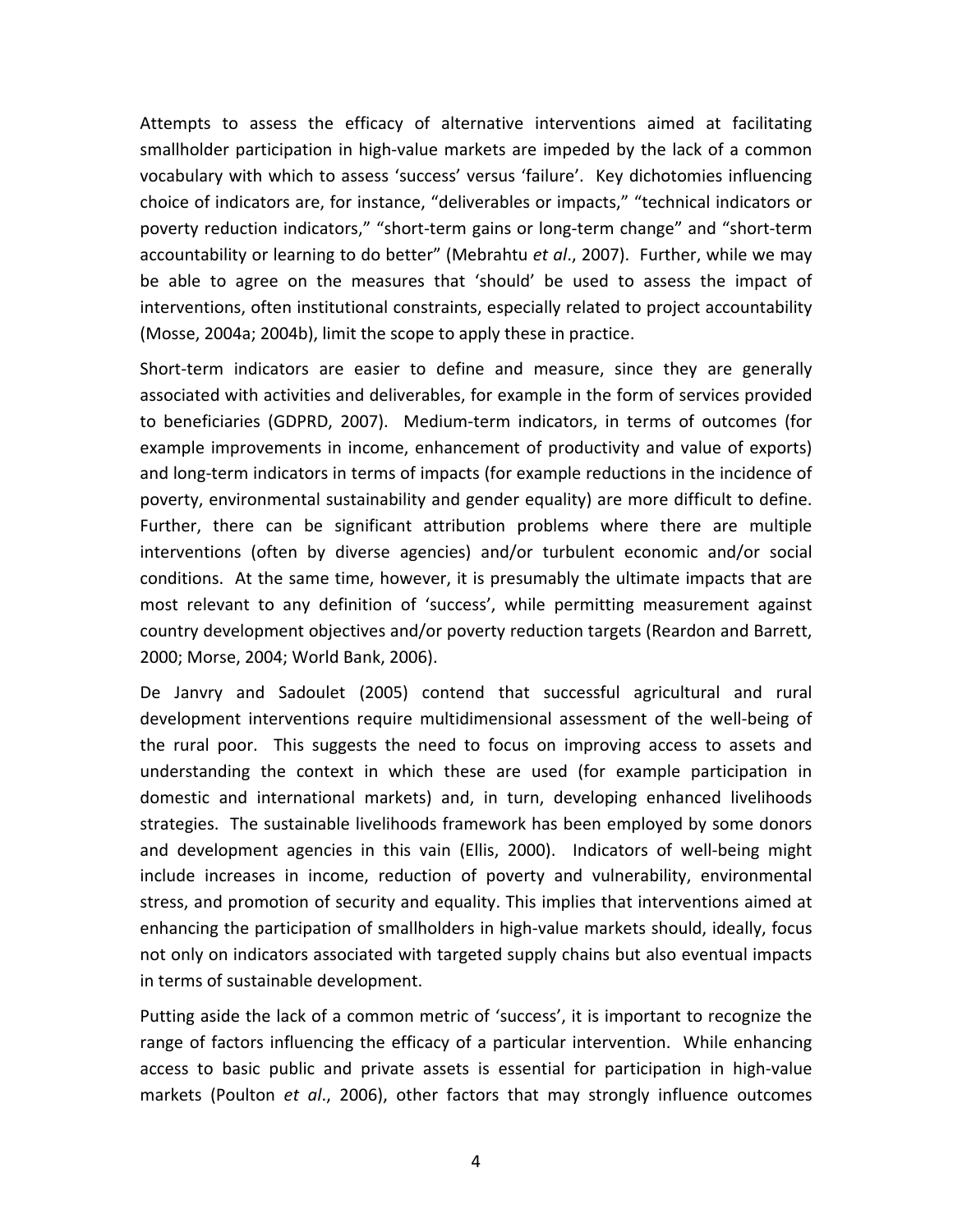include sectoral policies, entrepreneurial competence, coordination among stakeholders, and prior institutional development and technical upgrading (Wilk and Fensterseifer, 2003; GTZ, 2003; Poulton *et al*., 2005; Ruben *et al*., 2006). Further, close coordination of interventions with the private sector is becoming more critical, especially in the context of contemporary global value chains (Henson and Jaffee, 2006; Humphrey, 2006), where accurate and timely flows of information on market requirements are paramount.

#### **Who should be involved in linking smallholders to high value markets?**

Shifts in thinking about rural development over recent decades (Ellis and Biggs, 2001; De Janvry and Sadoulet, 2005; Reardon and Timmer, 2005), alongside the restructuring of global value chains (Dolan and Humphrey, 2004; Humphrey, 2006) have influenced the real and perceived role of particular stakeholders in bringing about the participation of smallholders in high‐value markets. For example, structural adjustment programs over the mid‐1980s to mid‐1990 focused attention on the liberalization of agricultural markets and limiting interference by government. Subsequently, however, the critical role of institutions in development processes and, in this context, the establishment and operation of effective market linkages was recognized. This is resulting in a re‐definition of legitimate roles for both the public and private sectors in linking smallholders to markets.

The current paradigm posits governments as 'enablers', creating the conditions that facilitate and encourage the private sector to structure its supply chains to involve smallholders. Thus, the focus is on the development of policies and institutional frameworks as well as providing infrastructure and support services to enable market development (GTZ, 2003). The private sector's role is to invest in (soft as well as hard) supply chain infrastructure, develop service markets and/or transfer technical and market information to smallholders (Humphrey, 2006; Ruben *et al*., 2006). In this context, external development agencies and project implementers contribute by improving the planning and accountability of interventions, focusing not only on technical implementation but also on enhancing the longer‐term benefits for smallholders and their livelihoods (De Janvry and Sadoulet, 2005; Wenar, 2006).

#### **Methods**

The aim of this study was to elicit the experiences and perspectives of practitioners and researchers on interventions aims at facilitating African smallholder participation in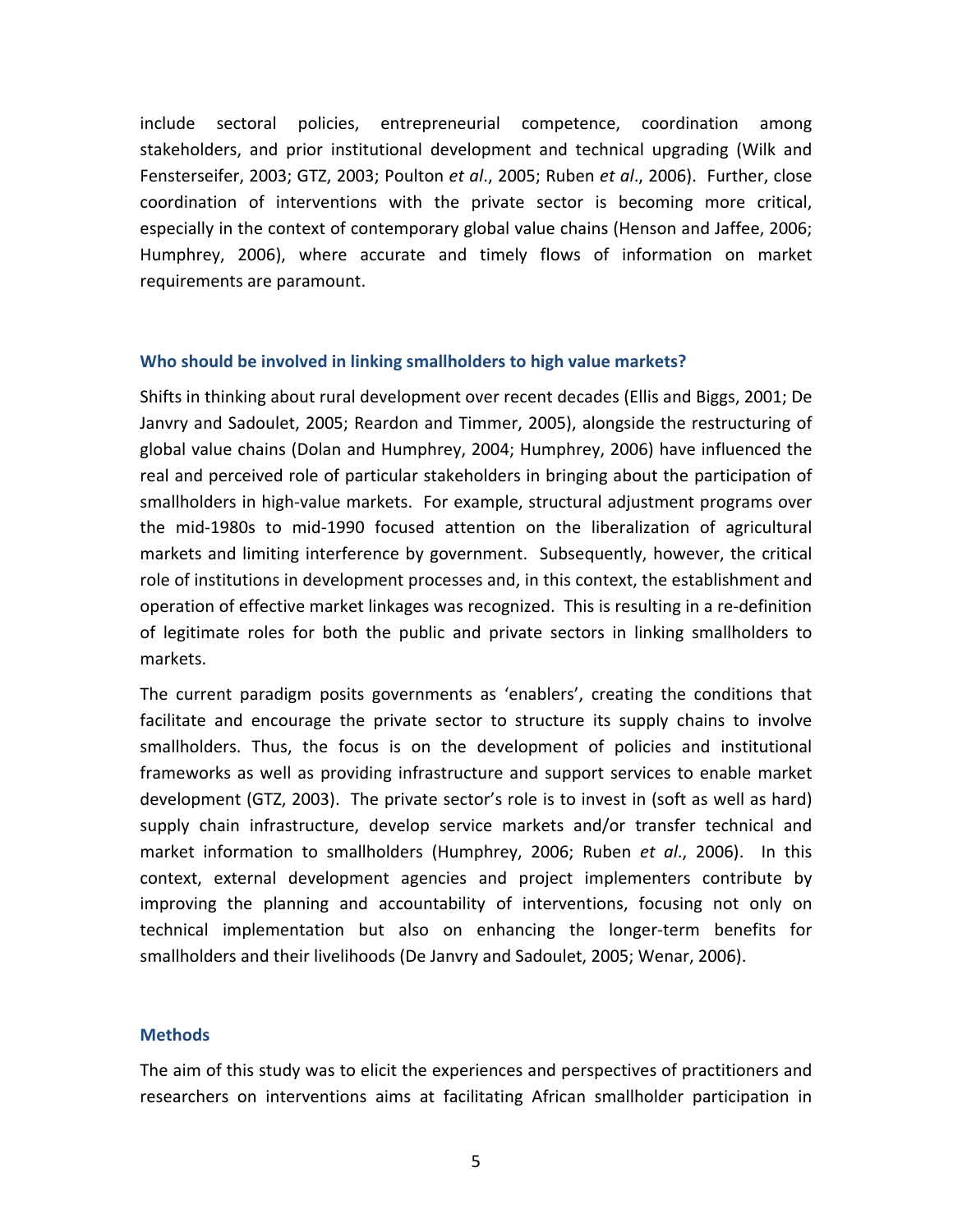<span id="page-8-0"></span>supply chains for higher‐value (for example horticultural products, spices, nuts, dairy products, etc.) and/or differentiated (for example organic or fair trade) agricultural and food product markets. Hereafter, these are collectively referred to as 'higher-value supply chains'. The study focused on practitioner perceptions of: (i) the anticipated benefits/impacts of smallholder participation; (ii) the constraints that limit such participation; (iii) the indicators that actually are and those that should be used to assess project/policy impacts; (iv) key factors underpinning intervention success; and (v) the appropriate roles for various stakeholder groups.

The sampling frame consisted of 391 individuals working in bilateral and multilateral donor institutions, organizations providing technical assistance, agribusiness organizations, private agribusinesses, research institutions, and non‐governmental organizations (NGOs). Defining the sample of practitioners was problematic given that no published list exists of people working in this area, including bilateral and multilateral donors, NGOs, research organizations etc. Thus, the research team compiled an initial list on the basis of an Internet search, review of the academic and grey literatures and consultation with colleagues. Respondent‐driven sampling was then employed to widen the sample, whereby The identified individuals were then contacted and asked to suggest further practitioners, through respondent‐driving sampling (Salganik and Heckathorn, 2004), whereby the identified respondents were asked to identify other practitioners for inclusion in the survey. While this technique could introduce biases into the sample, we would posit that this is offset by the fact that the initial listing of respondents included individuals from a wide range of organizations, cutting across the donor, academic/research, NGO and private sectors. It also served to offset any potential biases within the research team that might have influenced our own initial selection of respondents.

The survey was implemented over the period October to November 2006. All potential respondents were contacted by email, inviting participation and providing a link to an internet-based questionnaire. After a period of three weeks, a reminder was sent to all potential respondents by email. Out of the initial sampling frame of 391 individuals, 49 email addresses were non‐operational, giving a valid sampling frame of 342. Of these individuals, 160 completed the questionnaire, with a response rate of 46.8 percent. The breakdown of these respondents by affiliation and geographical base is reported in Table  $1<sup>1</sup>$  $1<sup>1</sup>$ 

 $1$  Overall, the survey provided a good cross-section of individuals, although with a lower representation from the private sector than would have been ideal. It is not possible, however, to judge the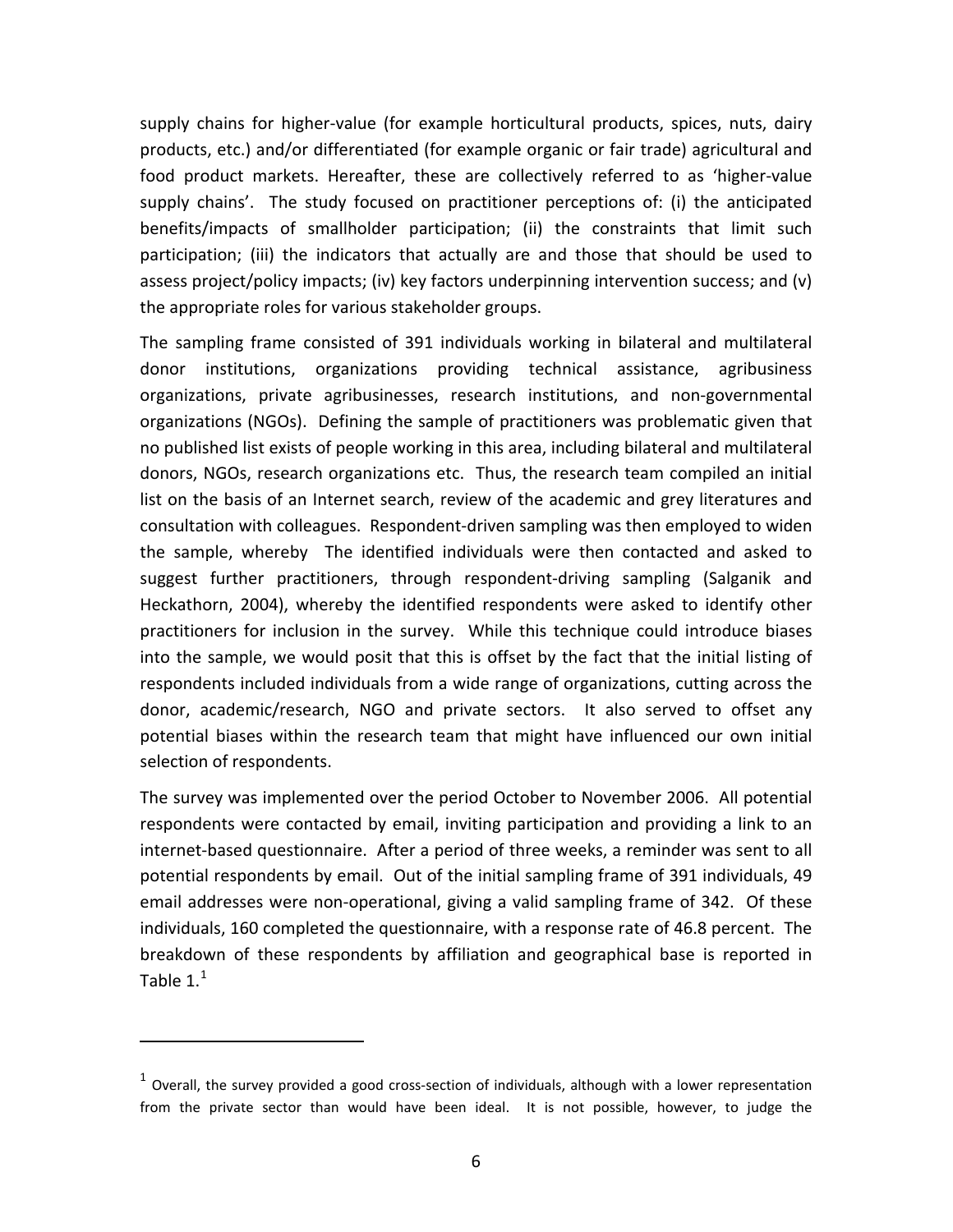| Category                      | <b>Frequency</b>                       |                                     |               |  |  |
|-------------------------------|----------------------------------------|-------------------------------------|---------------|--|--|
|                               | <b>Based in Sub-</b><br>Saharan Africa | Not based in Sub-<br>Saharan Africa | <b>Total</b>  |  |  |
| Researcher                    | 8                                      | 32                                  | 40            |  |  |
| <b>NGO</b>                    | (5.0%)                                 | $(20.0\%)$                          | (25.0%)       |  |  |
|                               | 17                                     | 2                                   | 19            |  |  |
| Donor                         | (10.6%)                                | (1.3%)                              | (11.9%)       |  |  |
|                               | 6                                      | 14                                  | 20            |  |  |
| Technical assistant provider  | (3.8%)                                 | (8.8%)                              | (12.5%)       |  |  |
|                               | 12                                     | 30                                  | 42            |  |  |
| Private agribusiness operator | (7.5%)                                 | (18.8%)                             | (26.2%)       |  |  |
|                               | 7                                      | 0                                   | 7             |  |  |
| Agribusiness organization     | (4.4%)                                 | $(0.0\%)$                           | (4.4%)        |  |  |
|                               | 16                                     | $\mathfrak{p}$                      | 18            |  |  |
| Public sector                 | $(10.0\%)$                             | (1.3%)                              | (11.2%)       |  |  |
|                               | 10                                     | 2                                   | 12            |  |  |
| Other                         | (6.3%)                                 | (1.3%)                              | (7.5%)        |  |  |
|                               | 2                                      | 0                                   | $\mathcal{P}$ |  |  |
|                               | (1.3%)                                 | $(0.0\%)$                           | (1.2%)        |  |  |
| <b>TOTAL</b>                  | 78                                     | 82                                  | 160           |  |  |
|                               | (48.8%)                                | (51.3%)                             | $(100.0\%)$   |  |  |

#### **Table 1. Number of respondents by affiliation:**

The questionnaire predominantly employed five‐point Likert scales to gather attitudinal data from respondents. Thus, for example, respondents were presented with a series of items and asked the degree to which they considered each to be important on a scale ranging from "very important" (1) to "very unimportant" (5). Given the large number of items presented to respondents, a five‐point scale was employed to minimize fatigue. While a seven-point scale may have produced a greater degree of discrimination between respondents, there is evidence that five and seven-point scales have quite comparable characteristics in terms of the mean, variance and skewness of responses (Dawes, 2008). The resulting scale scores were treated as interval data and analyzed using principle components analysis (PCA) to identify whether, within any one question, responses provided multi-item measures of underlying constructs; that is that multiple items were closely correlated with one another and really represented a broader category that had not been directly observed (McDonald, 1985; Jackson, 1991). Having identified the underlying latent variables in each case, multi‐item scales were derived from the items loading heavily on to each of the derived principle components and used

<u> 1989 - Johann Barbara, marka a shekara tsa na shekara tsa na shekara tsa 1989 - An tsa na shekara tsa 1989 -</u>

representativeness of the sample; we have no *a priori* information on the total number and institutional affiliation of practitioners engaged in linking small‐scale producers to high‐value markets.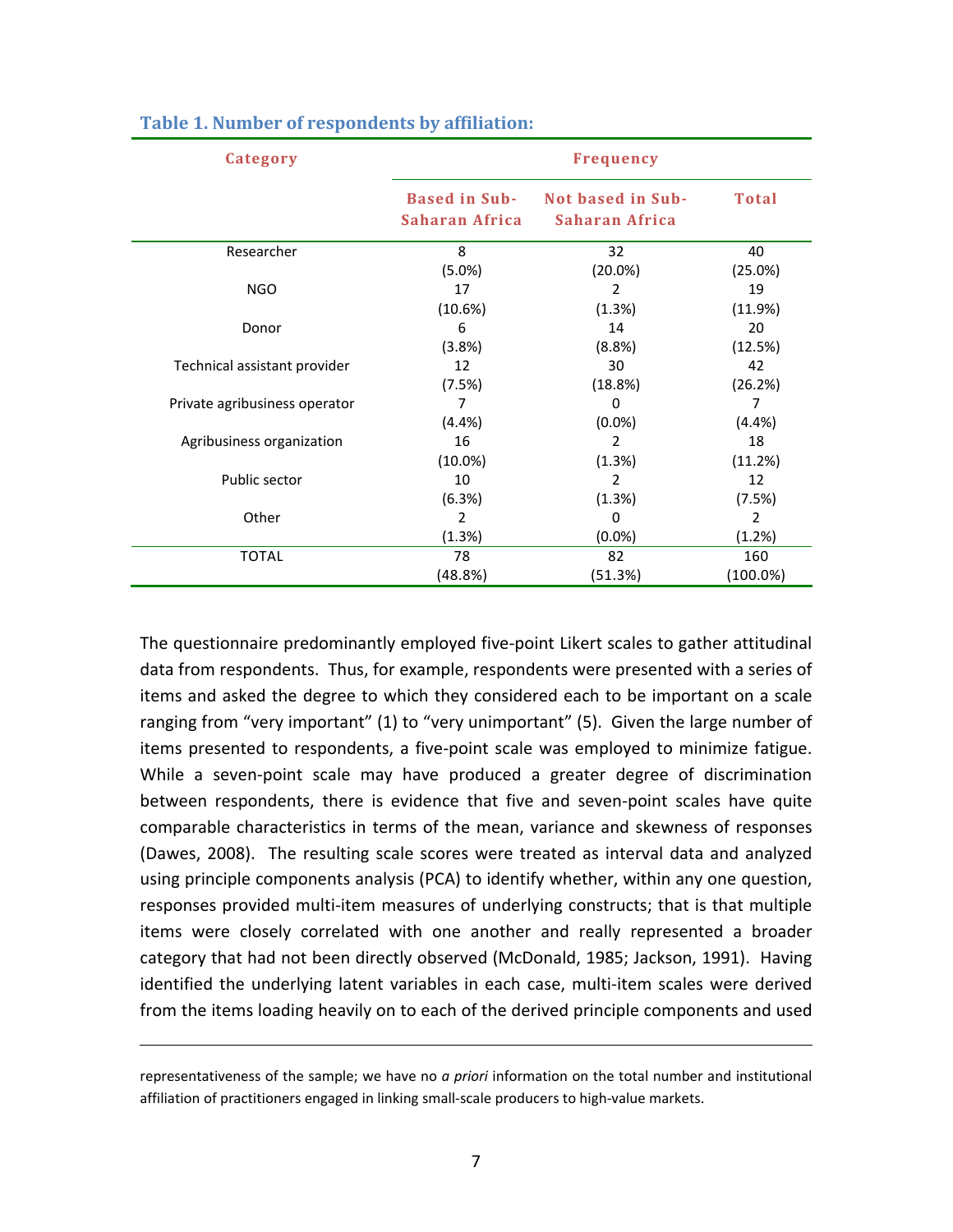<span id="page-10-0"></span>to derive measures that could be compared across the derived constructs and, for any one construct, across respondents. The reliability and unidimensionality of each of the multi‐item scales was tested and the scales pruned as appropriate.

#### **Results**

This section reports the survey results according to the five key research issues in turn.

## *Impacts of participation in highervalue supply chains*

To elicit the judgments of respondents regarding the potential impacts of smallholder participation in higher-value supply chains, a list of 21 items was provided that had been complied through a review of the literature and discussions among the research team. Respondents were asked to score each of these items on a five‐point Likert scale from 'very positive' (1) to 'very negative'  $(5)$ .<sup>[2](#page-10-0)</sup>

Table 2 reports the potential impacts by ascending mean score. The most positive impacts were judged to be 'access to improved technology', 'understanding of market requirements', 'level of technical/agronomic learning', 'access to technical assistance' and 'returns per unit of household labor'. Although, none of the presented impacts were rated on the negative side of the scaling (that is with a mean score above 3), the items with the highest mean scores were 'level of financial risk', 'health risks to farm workers', 'environmental sustainability of the wider community' and 'environmental sustainability of the farm enterprise', suggesting an ambiguity ('neither positive nor negative') in the perceptions of respondents as to whether smallholder participation in higher-value supply chains exposes them (and their communities) to higher levels of risk. As we will see below, indicators of risk exposure and risk management are rarely among the measures used to gauge project/policy impact.

| <b>Potential Impact</b>               | Mean                 | <b>Standard</b><br><b>Deviation</b> |
|---------------------------------------|----------------------|-------------------------------------|
| Access to improved technologies       | $1.736^{a}$          | 0.319                               |
| Understanding of market requirements  | $1.763$ <sup>a</sup> | 0.637                               |
| Level of technical/agronomic learning | $1.794$ <sup>a</sup> | 0.315                               |

## **Table 2. Ordered mean scores of the potential impacts on African smallholders of participating in highervalue supply chains:**

 $2$  As with all of the scaling questions in the survey, respondents were given the opportunity to provide additional potential factors/impacts through an open‐ended question.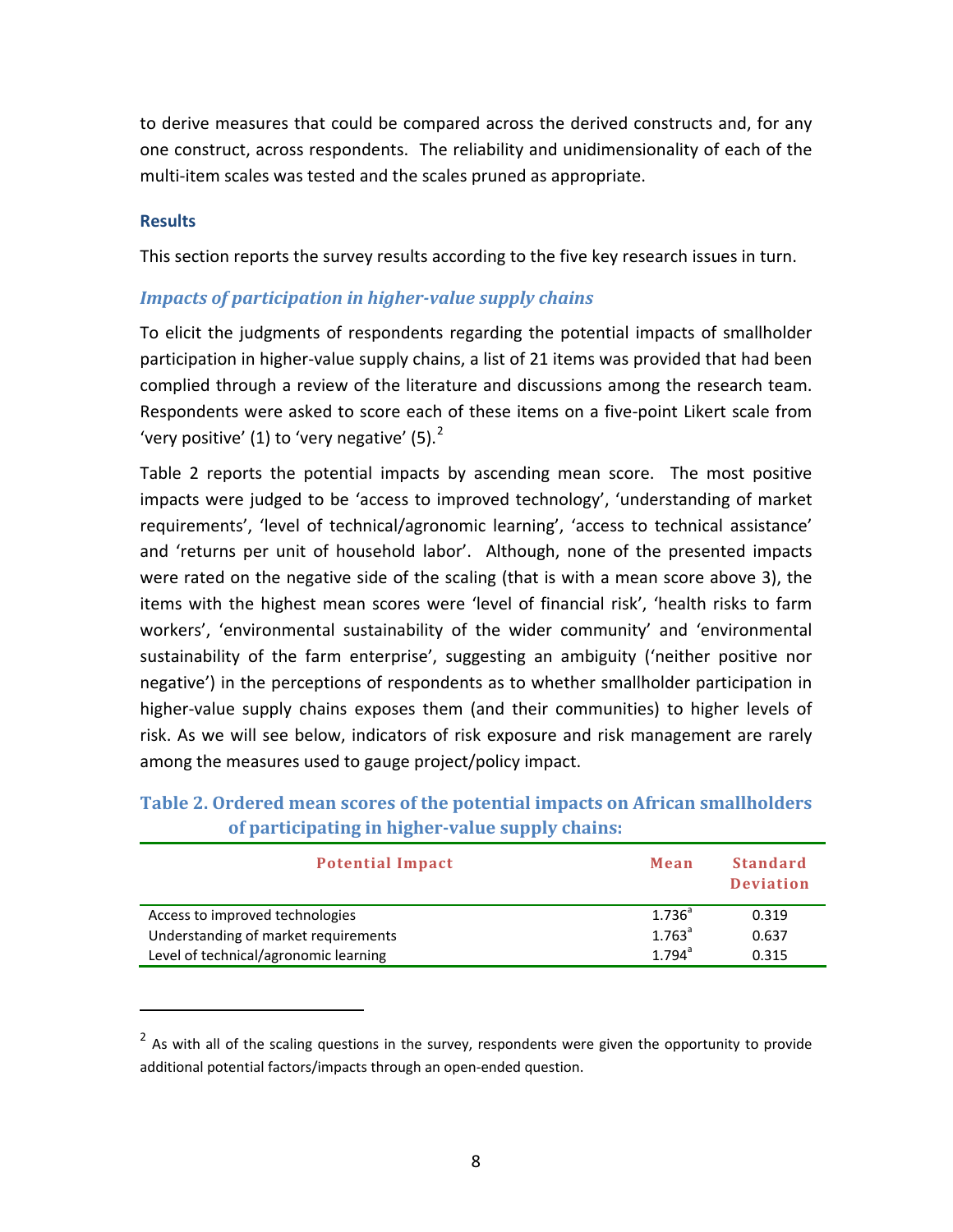| Access to technical assistance                              | $1.819^{a,b}$        | 0.372 |
|-------------------------------------------------------------|----------------------|-------|
| Returns per unit of household labor                         | $1.819^{a,b}$        | 0.333 |
| Access to inputs                                            | $1.894^{b}$          | 0.356 |
| Long-term agricultural income                               | $1.894^{b}$          | 0.418 |
| Access to finance                                           | $1.906^{b,c}$        | 0.352 |
| Business management skills                                  | 1.906 <sup>c</sup>   | 0.352 |
| Economic impacts on wider community                         | $2.025^{c.d}$        | 0.404 |
| Ability to adapt to changes in market conditions            | $2.034^d$            | 0.480 |
| Short-term agricultural income                              | $2.063^d$            | 0.406 |
| Ability to be involved in viable farmer-based organizations | $2.106^{d}$          | 0.306 |
| Social standing in the community                            | $2.238^{e}$          | 0.389 |
| Stability/predictability of income                          | $2.275^e$            | 0.483 |
| Participation of women                                      | $2.301^e$            | 0.467 |
| Food security                                               | $2.319^{e}$          | 0.421 |
| Environmental sustainability of farming enterprise          | 2.469 <sup>f</sup>   | 0.475 |
| Environmental sustainability of the wider community         | $2.547$ <sup>f</sup> | 0.509 |
| Health risks to farm workers                                | 2.699                | 0.360 |
| Level of financial risk                                     | 2.965                | 0.401 |

Note: Mean scores denoted by the same letter are not significantly different from each other at the 5% level on *the basis of a Wilcoxon signed rank test.*

In order to make further sense of the individual item scores, the Likert scale data were subject to principle components analysis (PCA). A total of three underlying factors were identified that collectively accounted for 67.9 percent of the variation in scores (See Annex Table 1). The Kaiser‐Meyer‐Olkin measure of sampling adequacy was 0.752 and Bartlett's test of sphericity was significant ( $\chi$ 2 =1763.25 (66 df); p=.000), suggesting that the individual item scores factor well and that the factor solution is rigorous (Hair *et al*., 1998; McDonald, 1985; Jackson, 1991).

Loadings on the first principal component (PC1) posit an association between participation in higher‐value supply chains and enhanced **access to resources and knowledge**. This involves a cluster of impacts related to: 'understanding of market requirements', 'level of technical/agronomic learning', 'access to improved technologies', 'business managements skills', 'access to technical skills', 'enhanced ability to adapt to the changes in the markets' and 'access to finance and inputs'. This factor accounted for 36.4 percent of the variation of the sample.

Loadings for the second principal component (PC2) suggest an association between participation in higher‐value supply chains and **economic and social gains.** This involves the cluster of impacts that includes: 'short‐term agriculture income', 'long‐term agricultural income', 'ability to be involved in viable farmer‐based organizations', 'economic impacts on wider community', 'food security' and 'stability/predictability of income'. Some 21.5 percent of the variation of the sample is accounted for by PC2. The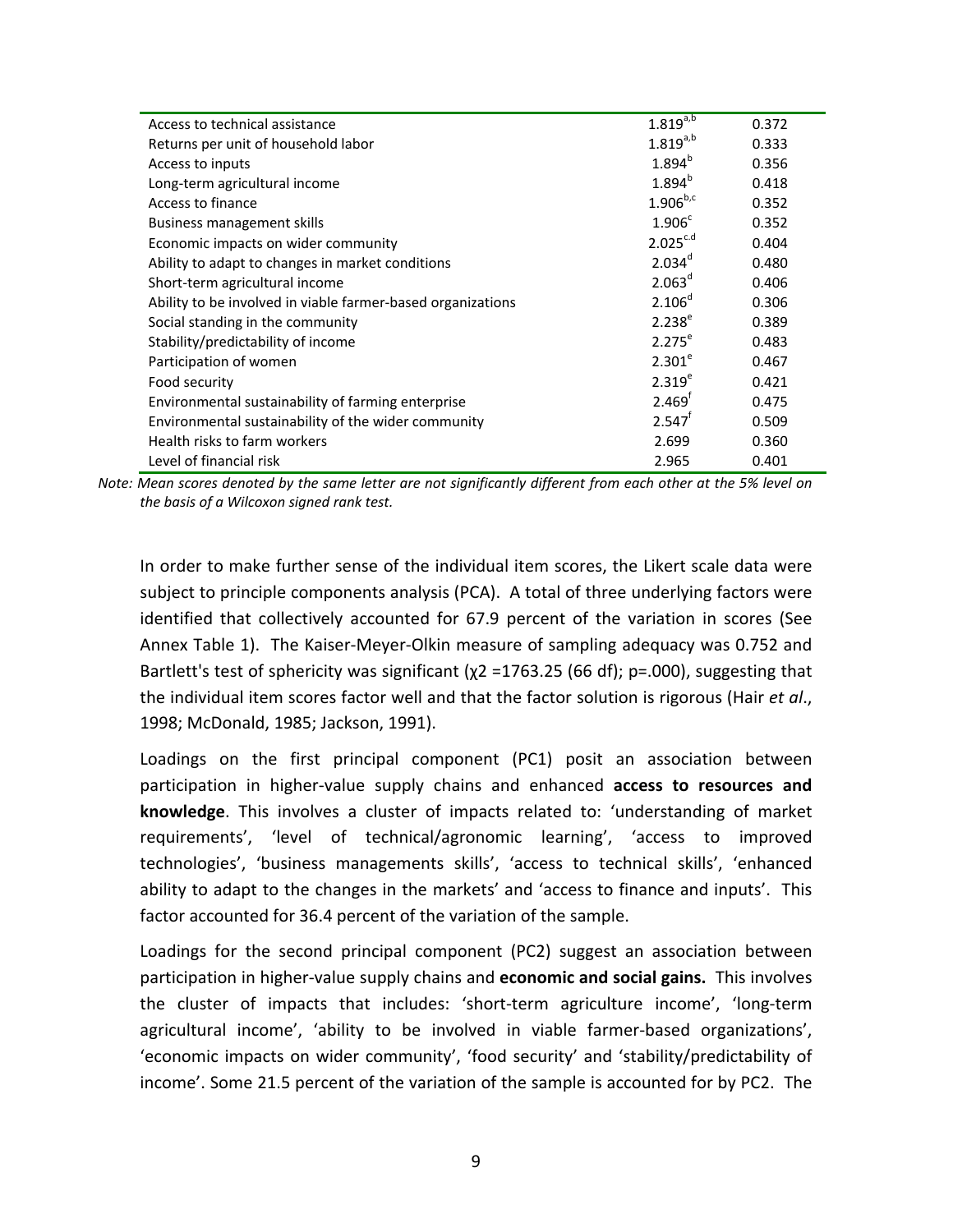<span id="page-12-0"></span>third principal component (PC3) can best be described as being related to the **environmental and health impacts,** involving such impacts as: **'**environmental sustainability of the wider community', 'environmental sustainability of farming enterprise', 'health risks of farm workers' and 'participation of women'. Looking across these three principle components, it would appear that respondents judged the impact of participation in terms of the alleviation of constraints (PC1), on the one hand, and the direct (PC2) and indirect (PC[3](#page-12-0)) impacts of participation on the other.<sup>3</sup>

#### *Constraints inhibiting smallholder participation in highervalue supply chains*

The questionnaire explored constraints to smallholder participation from two perspectives: (i) the ability of smallholders to participate in such supply chains; and (ii) the willingness of buyers to procure from smallholders given prevailing conditions and alternatives.

To capture the *supply side constraints*, respondents were first presented with a series of 21 potential factors constraining smallholder abilities to participate and asked to score each item on a five-point Likert scale from 'very important' (1) to 'very unimportant' (5). Following the scaling question, respondents were able to indicate further potential impacts through an open‐ended question.

The constraints considered most important (Table 3) were all related to infrastructure and logistics (for example 'weak/inadequate rural transport infrastructure', 'non‐ competitive/high cost transport services', weak/inadequate rural marketing infrastructure' and 'lack of scale') followed closely by a set of factors related to (weak) other support services (for example 'weak/limited availability of technical advisory services', 'lack of access to competitively priced finance' and 'lack of pertinent information on prevailing standards'). In contrast, respondents downplayed the constraints typically associated with smallholder households (and asset‐holdings) themselves, including 'insufficient availability of family labour', 'insecure land tenure', 'fragmentation of household land holdings', 'risk management/food security' concerns,

 $3$  The results of the PCA suggest that there are three broad potential impacts underlying the scaling data presented in Table 1. In order to derive measures of these three impacts, multi-item scales were defined on the basis of the critical items loading on to the relevant principle component. All three of the scales were reliable, with the Cronbach  $\alpha$  exceeding 0.81 in all cases (Spector, 1992; Aiken, 1996). According to the mean scores, access to resources and markets (1.853) was considered the most positive potential impact of participation in higher‐value. Participation in such supply chains was also judged to have a positive economic and social impact (2.110). The environmental and health impacts, however, were judged to be ambiguous; the mean multi-item scale score was 2.506, corresponding to 'neither positive nor negative'.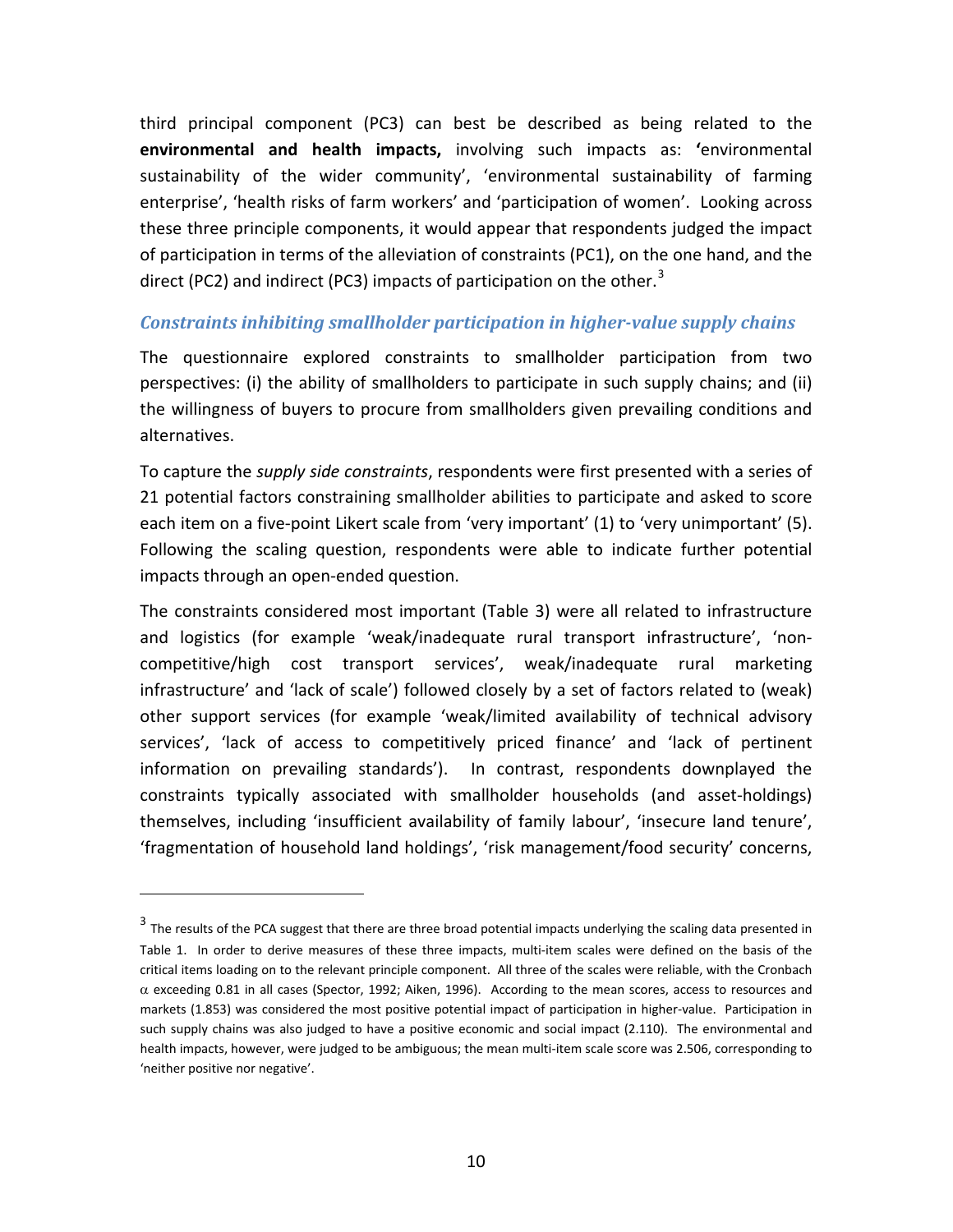and 'weak/absent farmer organizations'. Given that respondents suggested very few additional constraints, the list of items was considered to include all substantive supply‐ side constraints.

|                                                                             | $\mathbf{r}$ $\mathbf{r}$ $\mathbf{r}$ $\mathbf{r}$ $\mathbf{r}$ $\mathbf{r}$ $\mathbf{r}$ |
|-----------------------------------------------------------------------------|--------------------------------------------------------------------------------------------|
| smallholder participation in higher-value supply chains:                    |                                                                                            |
| Table 3. Ordered mean scores for importance of constraints limiting African |                                                                                            |

| Constraint                                                         | Mean                 | <b>Standard</b>  |
|--------------------------------------------------------------------|----------------------|------------------|
|                                                                    |                      | <b>Deviation</b> |
| Weak/inadequate rural transport infrastructure                     | 1.451                | 0.371            |
| Non-competitive/high cost transport services                       | 1.622                | 0.425            |
| Weak/inadequate rural marketing infrastructure                     | $1.713^{a,b}$        | 0.401            |
| Lack of scale                                                      | 1.797 <sup>b</sup>   | 0.358            |
| Weak/limited availability of technical advisory services           | $1.831^{b}$          | 0.366            |
| Lack of access to competitively priced finance                     | 1.835 <sup>b</sup>   | 0.347            |
| Lack of pertinent information on prevailing standards              | $1.872^{b}$          | 0.353            |
| Lack of timely access to improved inputs                           | $1.881$ <sup>c</sup> | 0.386            |
| Lack of farmer `quality' consciousness                             | $1.884$ <sup>c</sup> | 0.408            |
| Lack of pertinent market information                               | 1.894 <sup>c</sup>   | 0.369            |
| Weak or high cost services of market intermediaries                | 1.919 <sup>c</sup>   | 0.369            |
| Limited technical knowledge of farmers                             | 1.937 <sup>c</sup>   | 0.307            |
| High costs of standards certification                              | 1.939 <sup>c</sup>   | 0.412            |
| Limited commercial skills of farmers                               | $1.985^{c,d}$        | 0.332            |
| Lack of business culture                                           | $1.989^{c,d}$        | 0.311            |
| Lack of/limited capacity for irrigation                            | $2.044^{d,e}$        | 0.414            |
| Distrust/weak bargaining power vs commercial agribusiness entities | $2.138^{e}$          | 0.357            |
| Weak/absent farmer organizations                                   | $2.152^{e,f}$        | 0.358            |
| Risk management concerns                                           | $2.247$ <sup>f</sup> | 0.403            |
| Fragmentation of household land holdings                           | $2.312^{f}$          | 0.348            |
| Insecure land tenure                                               | $2.361^{f}$          | 0.412            |
| Insufficient availability of household labor                       | 2.858                | 0.399            |

Note: Mean scores denoted by the same letter are not significantly different from each other at the 5% level on *the basis of a Wilcoxon Signed rank test.*

Principle component analysis revealed four underlying constructs that collectively accounted for 72 percent of variation across the scaling items (Annex Table 2). The Kaiser‐Meyer‐Olkin measure of sampling adequacy was 0.743 and Bartlett's test of sphericity was significant ( $\chi$ 2 =580.9 (78 df); p=.000). The first factor accounted for 31.8 percent of the variation and can be characterised as **weakness of support services**, with heavy loadings for 'weak/absent farmers' organizations', 'high costs of standards certification', 'weak/limited availability of technical advisor services', 'weak bargaining powers of farmers versus commercial agribusiness entities', 'weak/inadequate rural transport infrastructure' and 'lack of pertinent market information'. The second principal component (PC2), accounting for 21.7 percent of the sample variation can be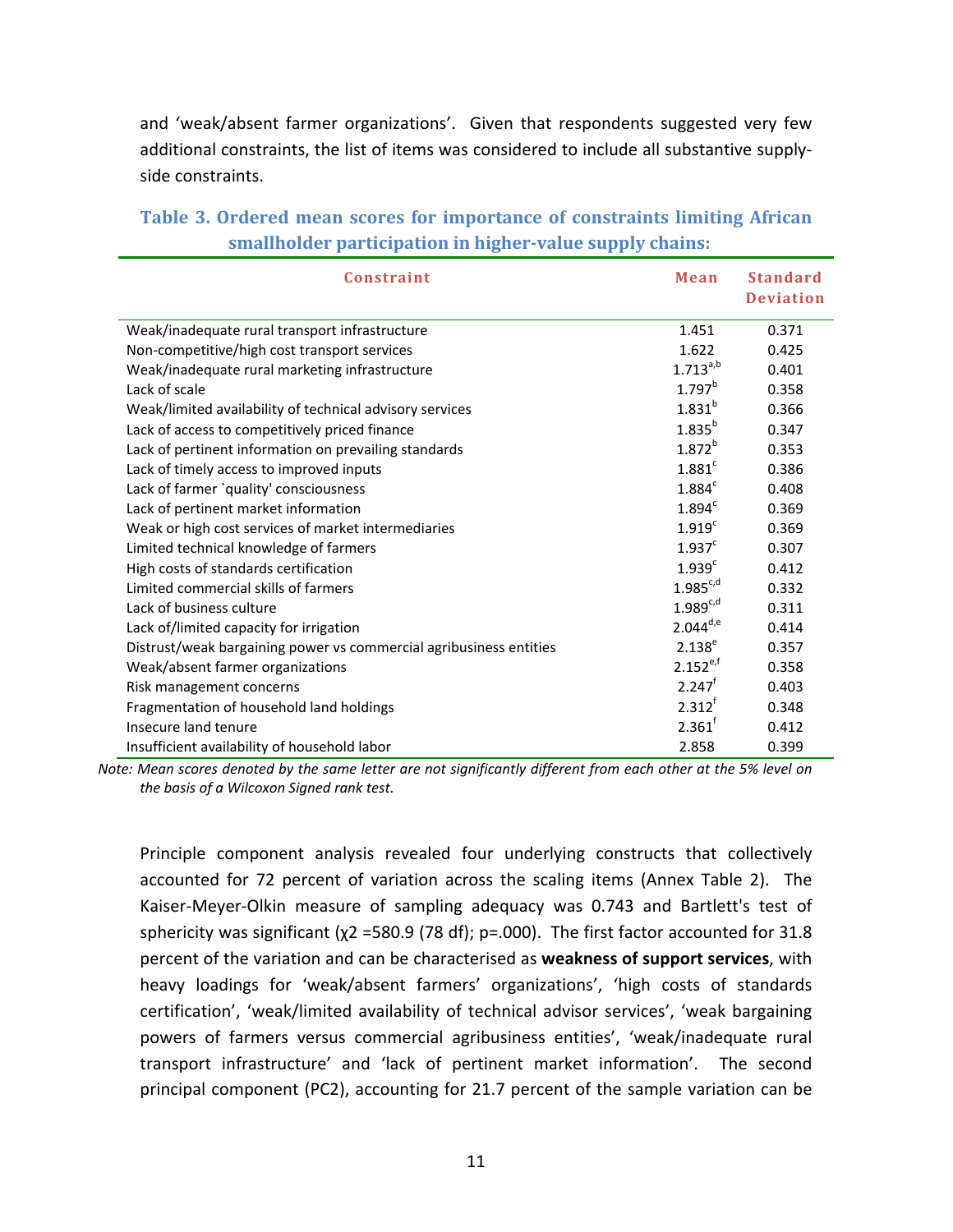<span id="page-14-0"></span>called **prevailing farming structure**. Pertinent constraints included 'fragmentation of household land holding', 'lack of scale' and 'insecure land tenure' The third principle component (PC3) can be called **access to finance and risk management** and included the constraints of 'lack of access to competitive priced finance' and 'risk management concerns'. The fourth and final principle component (PC4) was related to **producer knowledge** and had heavy loadings for *'*limited technical knowledge of farmers' and 'lack of farmer quality consciousness'.[4](#page-14-0)

To capture *demand‐side constraints*, respondents were presented with a list of 15 possible factors that might inhibit the willingness and/or ability of processing, export trading and/or modern retail distribution companies from sourcing higher‐value products or raw materials from African smallholders. Again, respondents were asked to score each factor on a five-point Likert scale from 'very important' (1) to 'very unimportant' (5).

The constraints that are considered most important all related to logistics and supply chain management, including the specific constraints of: 'weak/inadequate rural transport infrastructure', 'inability/high costs of product traceability', 'lack of scale among small-scale farmers', 'inability to enforce commercial contracts' and 'high transport costs for raw materials' (Table 4). The next set of relatively important constraints also impact on the transaction costs potentially faced by buyers, associated with 'weak communications', 'lack of reliable/timely information on production', 'inability to recover loans from farmers', and 'lack of confidence in regulatory enforcement related to pesticides and veterinary drugs'.

**Table 4. Ordered mean scores for constraints inhibiting African processing, export trading and modern retail distribution companies from sourcing from smallholders:**

| Constraint                                     | Mean  | Standard<br><b>Deviation</b> |
|------------------------------------------------|-------|------------------------------|
| Weak/inadequate rural transport infrastructure | 1.611 | 0.304                        |

 $4$  To obtain measures of the importance of each of these four underlying constraints to smaller participation, multiitem scales were derived from the individual item scores. Three of the four scales had high levels of reliability, all with a Cronbach  $\alpha$  exceeding 0.75. The scale for prevailing farming structure had a  $\alpha$  value of 0.67, indicating lower levels of reliability. Attempts to prune this scale did not produce a higher  $\alpha$  value. The constraints to the participation of small-scale producers judged to be most important related to lack of producer knowledge (1.812) and weakness of support services (1.819), the mean scores of which were not significantly different (p <.005). Access to finance and risk management (2.337) and prevailing farming structure (2.791) were considered to be less important constraints.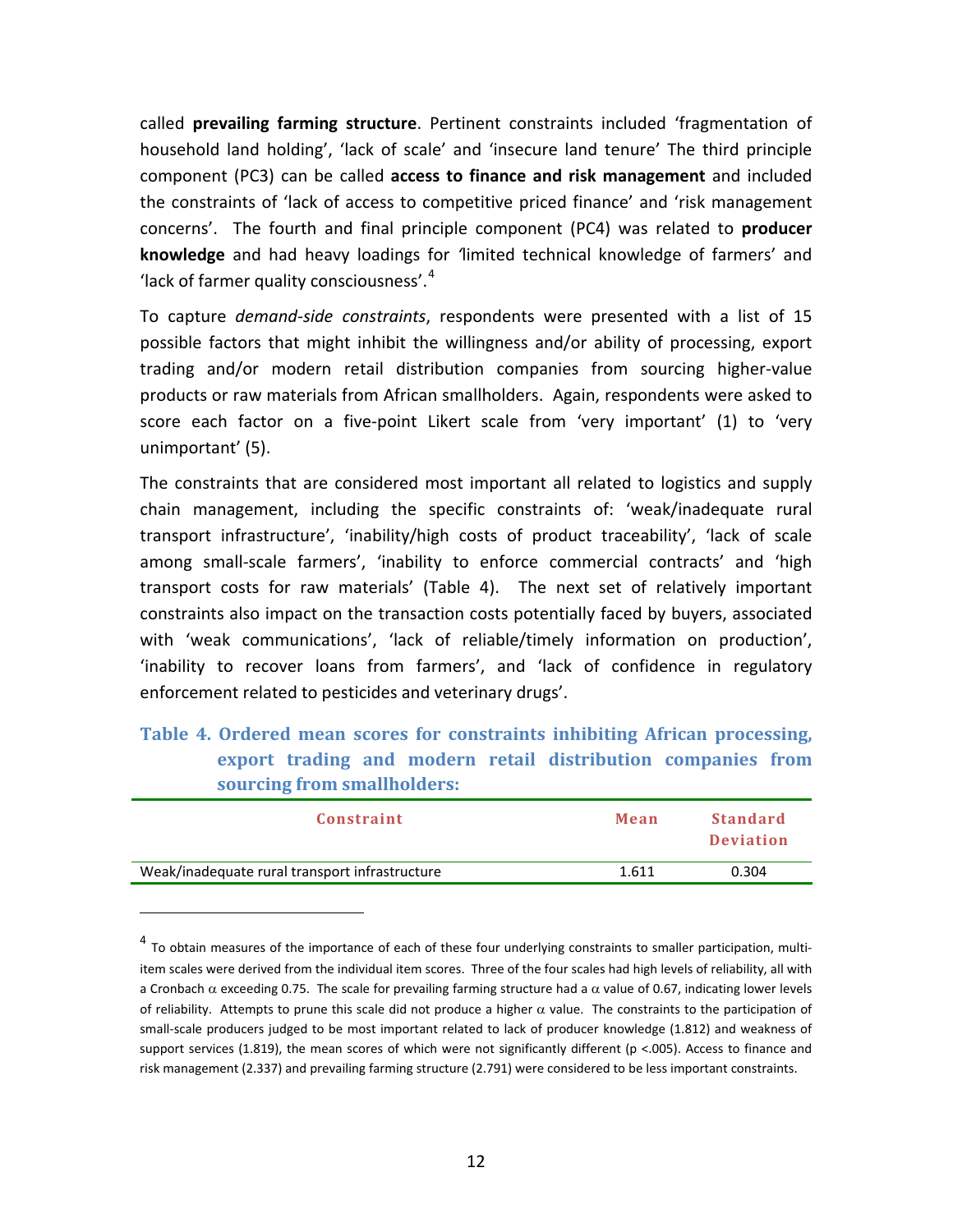<span id="page-15-0"></span>

| Inability/high costs of product traceability                 | 1.720         | 0.319 |
|--------------------------------------------------------------|---------------|-------|
| Lack of scale among small-scale farmers                      | $1.836^{a}$   | 0.328 |
| Inability to enforce commercial contracts                    | $1.855^a$     | 0.362 |
| High transport costs for raw materials                       | $1.861^a$     | 0.312 |
| Weak communications infrastructure/facilities                | $1.971^{b}$   | 0.323 |
| Lack of reliable/timely information on production            | $2.024^{b}$   | 0.331 |
| Inability to recover loans from farmers                      | $2.036^{b}$   | 0.405 |
| Lack of confidence in enforcement of regulations related to  | $2.045^{b}$   | 0.414 |
| pesticides and veterinary drugs                              |               |       |
| High cost of grading and testing delivered products          | $2.165^c$     | 0.336 |
| Limited technical knowledge of farmers                       | $2.179^{c,d}$ | 0.371 |
| Weak farmer organizations                                    | $2.180^{c,d}$ | 0.329 |
| Lack of trust in market intermediaries                       | $2.280^{d}$   | 0.365 |
| Lack of/limited farmer irrigation capacity                   | 2.442         | 0.354 |
| Regulatory restrictions on direct sourcing from smallholders | 2.853         | 0.432 |

Note: Mean scores denoted by the same letter are not significantly different from each other at the 5% level on *the basis of a Wilcoxon signed rank test.*

Three underlying factors were identified in the scaling responses through the application of principle component analysis. Collectively, these accounted for 64.1 percent of the variation across the items (Annex Table 3). The Kaiser‐Meyer‐Olkin measure of sampling adequacy was 0.735 and Bartlett's test of Sphericity was significant  $((x2 = 439.9 (55 df))$ ; p=.000. The first principle component (PC1) accounted for 34.8 percent of the variation and was associated with **access and cost of infrastructure**. The second principle component (PC2), accounting for 19.3 percent of the sample variation can be called **supply chain management**. The third and final principle component was associated with **food safety and quality control**. [5](#page-15-0)

#### *Indicators of the success of project or policy interventions*

Respondents were presented with a list of 28 potential indicators of the 'success' of project or policy interventions aimed at facilitating smallholder participation in higher‐ value supply chains. They were asked to score each item according to frequency of use on a five‐point Likert scale from 'very frequently' (1) to 'very infrequently' (5).

<sup>5</sup> Measures of the importance of each of the three underlying constraints were derived from the associated multi‐ item scales. The Cronbach  $\alpha$  exceeded 0.74 for two of the scales. The scale for supply chain management had a  $\alpha$ value of 0.65, indicating lower levels of reliability. The constraints considered of greatest importance were food safety and quality controls (1.990) and access and cost of infrastructure (1.993), which were statistically insignificant (p <.005). Supply chain management (2.439) was considered to be of secondary importance.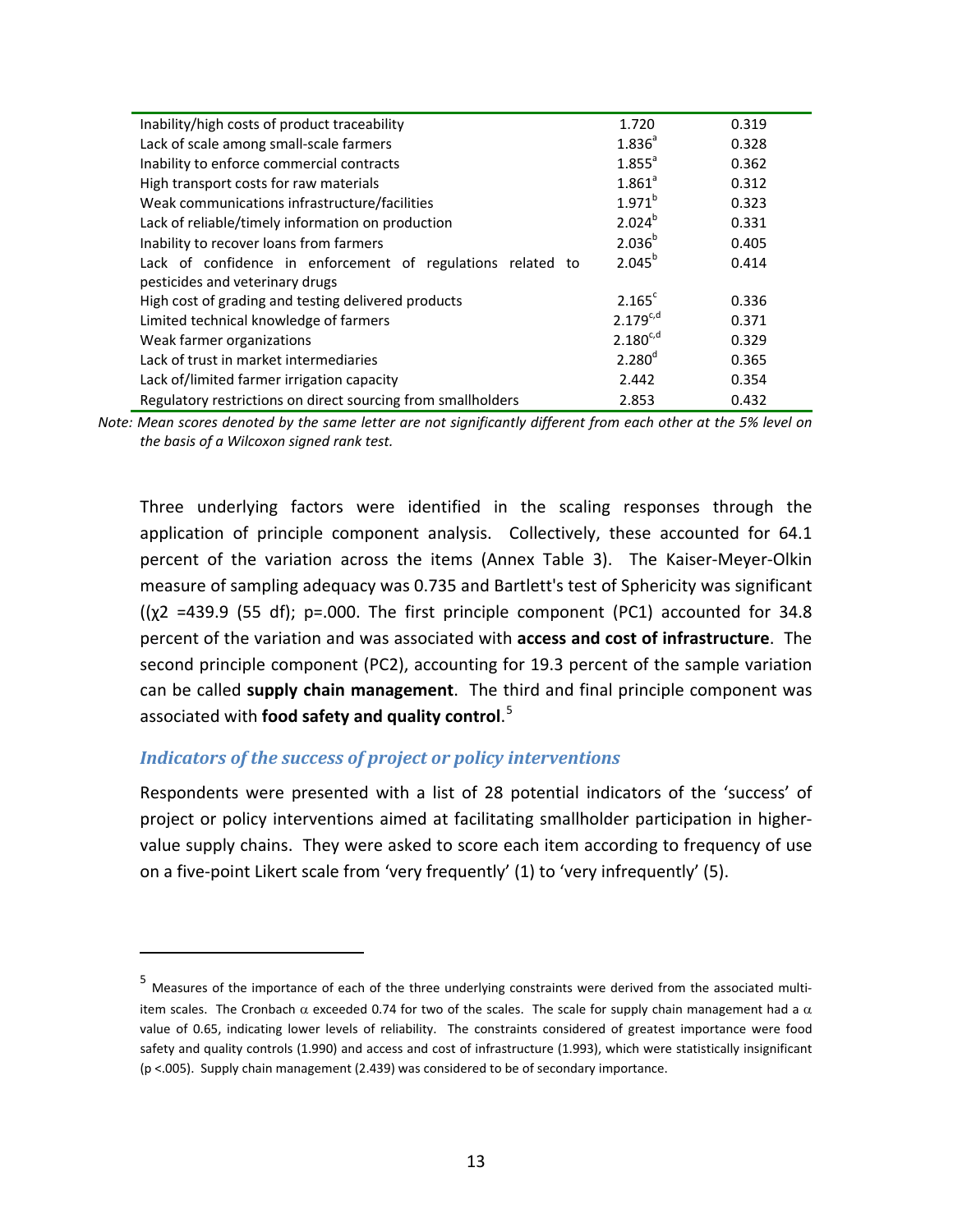<span id="page-16-0"></span>The responses provided point to the relatively short‐term time horizon of many development assistance efforts and to the difficulties of gauging deeper and longer term structural and capacity impacts (Table 5). For example, among the indicators most commonly used to measure project/policy success are the numbers of: (i) targeted farmers supplying the focal products; (ii) farmer groups formed; and (iii) farmers/groups that have been certified to a particular standard. Other commonly used indicators relate to changes in the quantities/value of farmer sales and country exports.

In contrast, indicators related to risk management (for example 'farm worker health', 'inter‐annual variability of farmer incomes' and 'improved natural resource management') are much less commonly considered. It is therefore not surprising that respondents remain ambiguous on matters of farmer/community risk exposure. Also much less commonly measured are indicators of local capacity‐building, whether among public sector organizations or (private) suppliers of technical and business advisory services. Given that the respondents also indicated that weak support services are among the leading constraints on the ability of smallholders to meet the requirements of higher‐value supply chains, the relative lack of attention to the impact of interventions on service capacities is somewhat surprising.

As with the other themes, principle component analysis was employed to identify any underlying constructs in the scaling data. A total of four factors accounted for 79.5 percent of the sample variation (Annex Table 4). The Kaiser-Meyer-Olkin measure of sampling adequacy was 0.687 and Bartlett's test of sphericity was significant (χ2 =987.28(136df); p=.000), suggesting a rigorous factor solution. The four principle components are associated with **managerial and marketing capacity** (accounting for 27.6 percent of sample variation), **productivity gains** (23.1 percent), **technical assistance support** (20.8 percent), and **number of participants** (8.8 percent) (See Annex Table 4). $^6$  $^6$ 

 $6$  To derive measures of the frequency of use for the four broader indicators of success, multi-item scales were derived on the basis of the item loadings for each principle component. All of these scales were reliable; the Cronbach  $\alpha$  exceeded 0.75 for all four of the scales. Respondents judged that the most frequently used measure of 'success' related to the number of recipients of the intervention (1.712). This was followed by measures of the technical assistance and support provided (2.291). Measures of productivity gains (2.899) and managerial and marketing capacity (3.013) were ranked third in terms of frequency of use and the scale values were statistically insignificant (p <.005) from one another. As highlighted earlier, the measures judged to be used least frequently was impacts on external (organizational) capacity (3.612).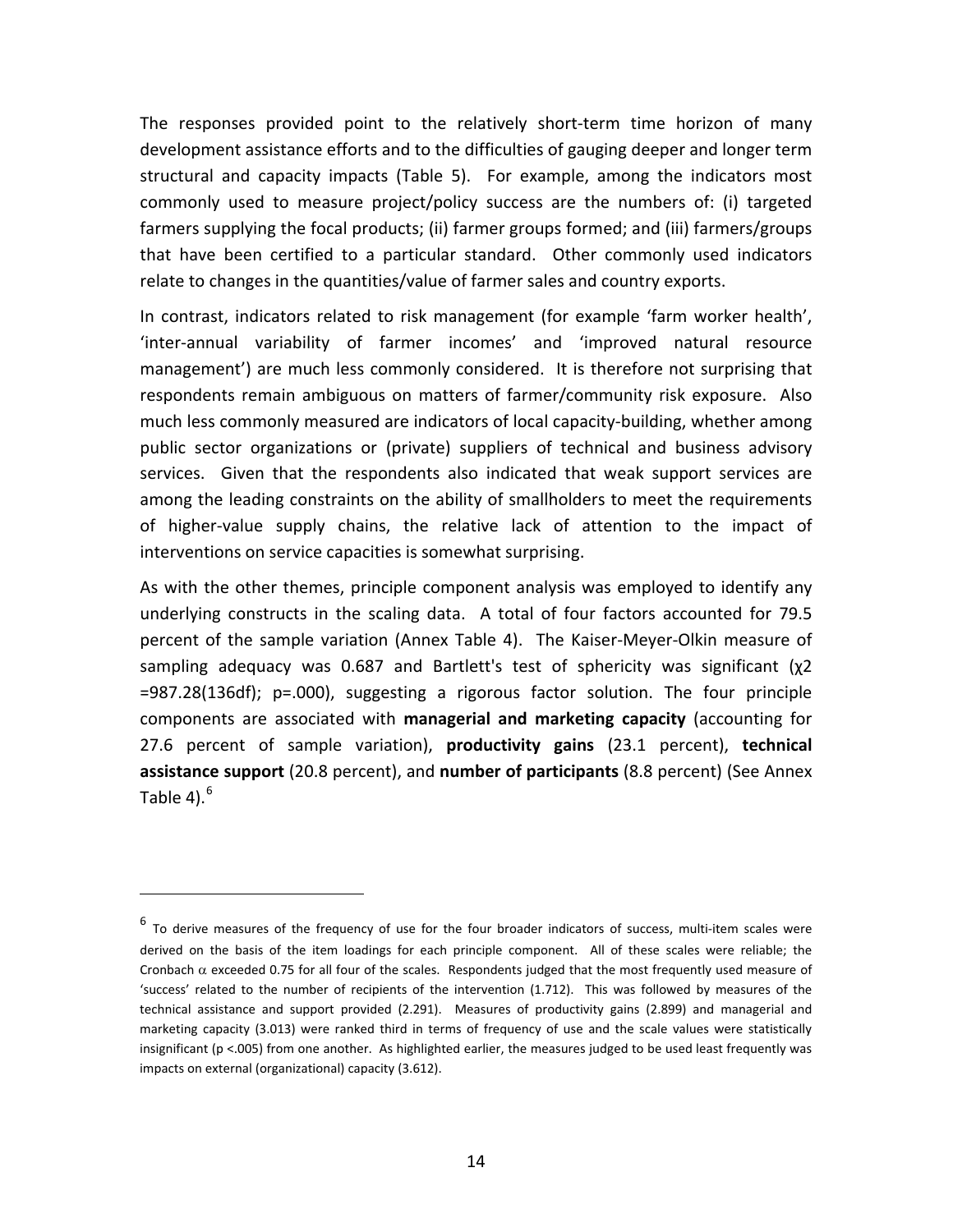## **Table 5. Ordered mean scores for indicators used to measure success of project or policy interventions linking smallholders to highervalue supply chains:**

| <b>Indicator</b>                                                                                            | Mean                   | <b>Standard</b><br><b>Deviation</b> |
|-------------------------------------------------------------------------------------------------------------|------------------------|-------------------------------------|
| Number of targeted farmers supplying the higher-value crop/livestock product                                | $1.841$ <sup>a</sup>   | 0.314                               |
| Quantities of technical assistance provided (for example number of people/groups<br>trained, etc.)          | $1.844^{a}$            | 0.341                               |
| Gross value of sales of smallholders from focal commodities                                                 | $1.968^{b}$            | 0.527                               |
| Number of farmer groups formed                                                                              | $1.973^{b,c}$          | 0.331                               |
| Volume/value of exports or domestic sales                                                                   | 2.101 <sup>c</sup>     | 0.327                               |
| Measures of technical farm productivity (for example crop yields, animal<br>productivity, etc.)             | 2.103 <sup>c</sup>     | 0.503                               |
| Number of farmers/groups certified for a particular standard                                                | $2.323^{d}$            | 0.335                               |
| Trends in producer prices, share of value addition, etc.                                                    | $2.354^{d}$            | 0.310                               |
| Distribution of participation based on gender                                                               | $2.467^{d,e}$          | 0.315                               |
| Share of targeted commodity sold at higher grades or in targeted segment                                    | $2.497^{\text{d,e,f}}$ | 0.364                               |
| Evidence of improved access to technical or business advisory services                                      | $2.583^{f,g}$          | 0.299                               |
| Changes in measured rate of poverty among target farmers                                                    | $2.606^{f.g.}$         | 0.310                               |
| Crop/livestock budgets showing change in income compared to `traditional'<br>crop/activity                  | $2.670^{g,h}$          | 0.328                               |
| Measures of agribusiness profitability                                                                      | $2.673^{g,h}$          | 0.330                               |
| Evidence of increased viability and capacity of farmer organizations                                        | $2.697$ <sup>i</sup>   | 0.463                               |
| Measures of technical performance related to compliance with standards (for                                 | $2.780^{i,j}$          | 0.312                               |
| example rejection rates, incidence of price discounts, etc.)                                                |                        |                                     |
| Returns to land and labour invested in focal commodities                                                    | $2.987^{j,k}$          | 0.466                               |
| Indicators of reduced transaction costs faced by agribusiness firms                                         | $3.029^{k,l}$          | 0.463                               |
| Indicators of reduced transaction costs faced by farmers                                                    | 3.051                  | 0.495                               |
| Indicators of ability of farmers to continue supplying target markets in the medium<br>and long term        | $3.111^{1,m}$          | 0.517                               |
| Evidence of increased capacity/sustainability of local providers of technical/business<br>advisory services | $3.161^{1,m}$          | 0.589                               |
| Indicators of intra-annual cash flow for farmers                                                            | $3.190^{m}$            | 0.415                               |
| Evidence of increased ability to respond to new market opportunities                                        | $3.213^{m,n}$          | 0.404                               |
| Measures of improved natural resource management by farmers                                                 | $3.219^{m,n}$          | 0.459                               |
| Impacts on wider community (for example access to input, flows of knowledge, etc.)                          | $3.278^{n}$            | 0.331                               |
| Data on inter-annual variability of farmer incomes                                                          | $3.320^\circ$          | 0.355                               |
| Measures of improved farm worker health                                                                     | $3.603^\circ$          | 0.410                               |
| Measure of public sector administrative/technical capacities                                                | $3.674^{\circ}$        | 0.532                               |

Note: Mean scores denoted by the same letter are not significantly different from each other at the 5% *level on the basis of a Wilcoxon signed rank test*

Respondents were then asked what indicators of success 'should' be tracked and measured in order to truly gauge the impact of project and policy interventions in this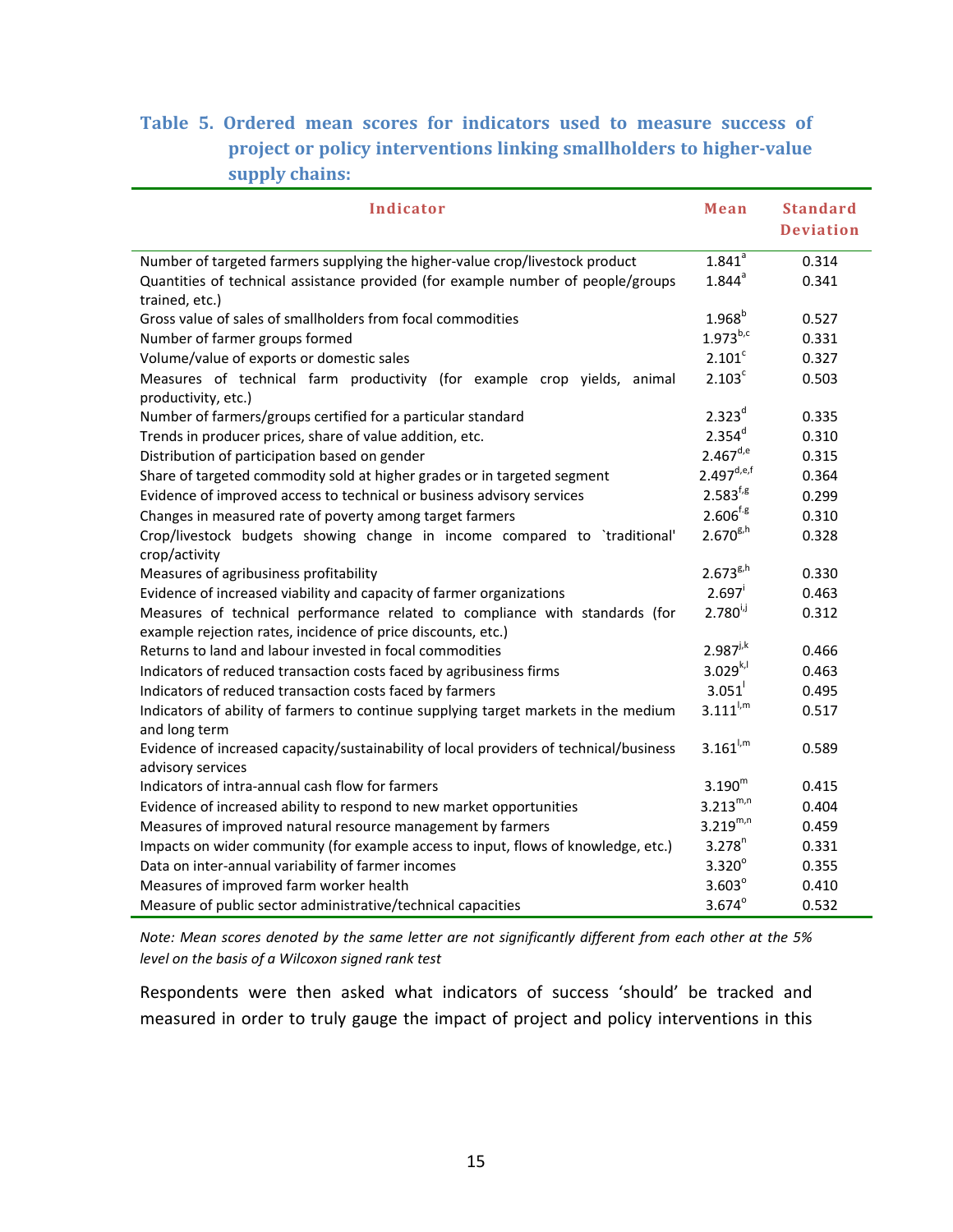<span id="page-18-0"></span>area.<sup>[7](#page-18-0)</sup> The indicators most frequently mentioned were the 'number of farmers able to supply/certified to required standards on a consistent basis', 'change in level/stability of farm income', 'change in household welfare/standards of living/livelihood/poverty' and 'long‐term ability of smallholders to supply target markets' (Table 6 below). Many of these indicators were judged by respondents to be used relatively infrequently in practice, and indeed did not even figure in the four broad indicators derived through principle components analysis. While just over one‐third of respondents included the viability/strengthening of farmer organizations among the indicators that 'should' be gauged, very few included indicators associated with service provider or public sector capacities.

#### *Factor influencing success of interventions*

What factors most influence the performance or effectiveness of interventions in this area? Respondents were presented with a list of 30 potential factors, derived from research team discussions following a review of the literature. Respondents were asked to score each of these factors on a five‐point Likert scale from 'very important' (1) to 'very unimportant' (5). Subsequently, they were provided with the opportunity to provide additional factors through an open‐ended question.

The factors judged to have the greatest impact on intervention success all are closely related to project design and management, including 'close collaboration with the private sector', , 'flexible project design enabling modifications and redirections over time', 'technical expertise of project advisory service provider', and 'management of financial support to farmers' (Table 7). In contrast, the collaborative involvement of government (either local or central agricultural ministry) was deemed to be least important for intervention success. This is not surprising given the current paradigm of government‐as‐enabler, but not direct market participant. It is somewhat surprising that several factors associated with prior experience (for example farmer experience with focus commodity or with producer organizations) and/or prior institutional capacities (for example strong industry organizations) were not rated among the leading ten to fifteen factors impacting intervention performance.

 $<sup>7</sup>$  Each was asked to provide a ranked list of up to six indicators. The verbatim responses were coded by two</sup> members of the research team independently, with the aim of achieving a minimum level of inter‐coder reliability of 80 percent. Where there was discrepancy in the coding of any item, the two research team members consulted and agreed on an appropriate categorization. The defined categories were assigned numerical values according to the ranking from first (1) to last (6). The elicited items were then ordered by their total rank score in order to obtain some ranking in terms of importance.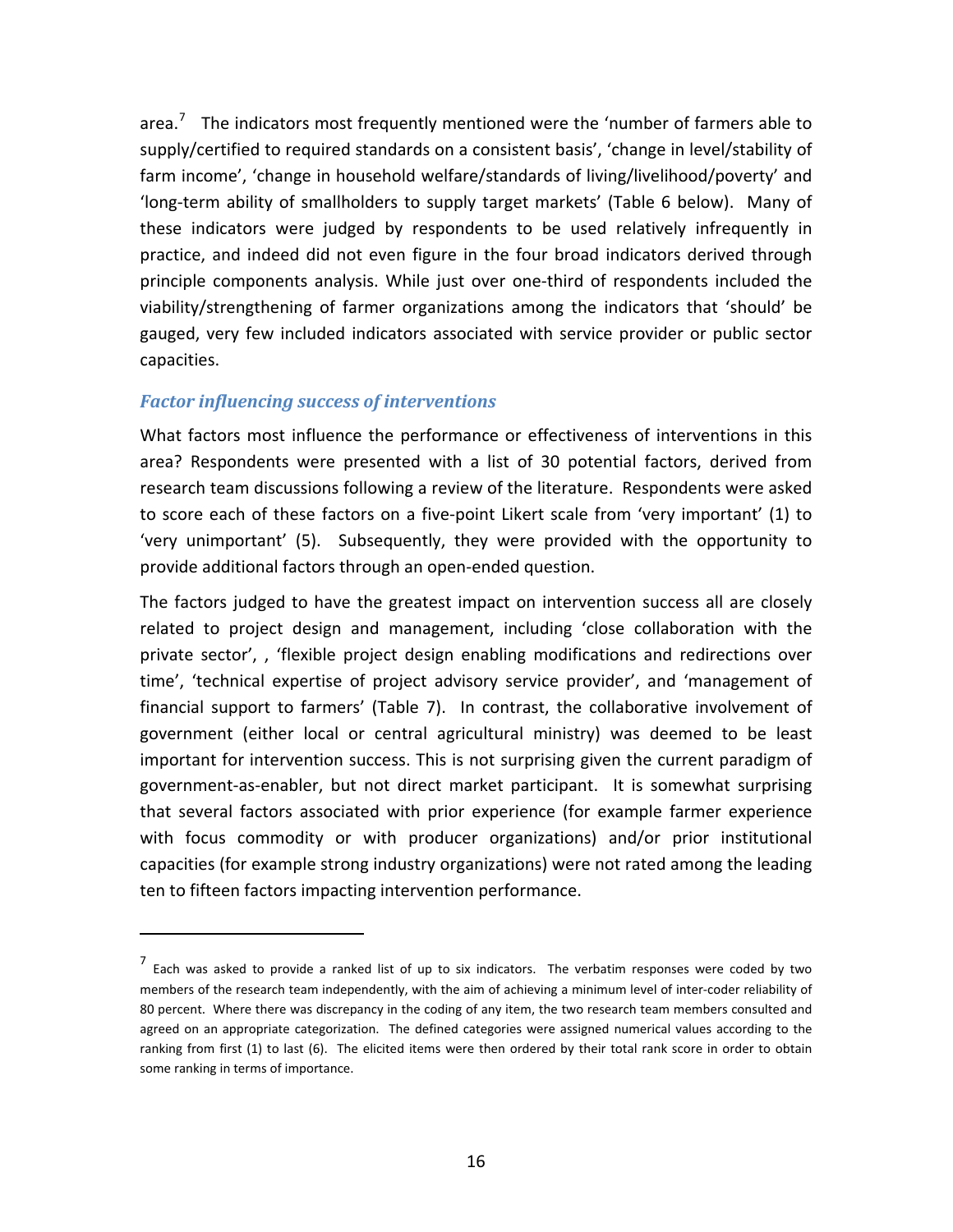## <span id="page-19-0"></span>**Table 6. Nonelicited primary indicators that should be used to judge success of interventions linking smallholders to highervalue supply chains:**

| Indicator                                                                            | <b>Frequency</b> |
|--------------------------------------------------------------------------------------|------------------|
| Number of farmers able to supply/certified to required standards on consistent basis | 142              |
| Change in level/stability of farm income                                             | 122              |
| Change in household welfare/standards of living/livelihood/poverty                   | 118              |
| Long-term ability of smallholders to supply target markets                           | 106              |
| Change in volume/value of sales/value-addition, etc.                                 | 80               |
| Change in farm profitability/returns to land/labor                                   | 78               |
| Level/stability of prices attained                                                   | 63               |
| Viability/strengthening of farmer organizations                                      | 56               |
| Change in number of farmers supplying target market/linked to supply chain           | 53               |
| Change in ability to understand and/or respond to market opportunities               | 46               |
| Change in supply chain transaction costs                                             | 43               |
| Degree to which commercial/technical skills enhanced                                 | 33               |
| Views/attitudes of buyers regarding smallholders/buyer performance                   | 30               |
| Infrastructural/supply chain development                                             | 26               |
| Change in smallholder competitiveness/bargaining power                               | 26               |
| Level of buyer/consumer demand for products of smallholders                          | 23               |
| Number/area of smallholders                                                          | 23               |
| Degree to which use of technology enhanced                                           | 20               |
| Proportion of market supply/exports supplied by smallholders                         | 17               |
| Inclusiveness in terms of gender, poverty level, etc.                                | 17               |
| Impact on wider community                                                            | 17               |
| Development of support services/access to support services                           | 17               |
| Regularity of payments to smallholders                                               | 13               |
| Donor return on investment                                                           | 13               |
| Replicability/ability to scale-up                                                    | 10               |
| Other                                                                                | 36               |

As previously, in order to identify underlying constructs across the 30 scale items, principle component analysis was employed. A total of six factors were identified that collectively accounted for 74.3 percent of the variation. The factor solution was judged to be rigorous on the basis of the Kaiser‐Meyer‐Olkin measure of sampling adequacy (0.749) and Bartlett's test of sphericity, which was significant ( $\chi$ 2 =931 (171 df); p=.000). The six principle components are associated with **prevailing external conditions** (accounting for 34.1 percent of sample variation), **project management** (11.3 percent), **effective institutions** (9.2 percent), **role of the private sector** (7.0 percent) **level of farmer experience** (6.5 percent) and **ability to adapt to local conditions** (6.2 percent).[8](#page-19-0)

 $8$  Multi-item scales were derived for each of the six underlying factors influencing intervention success. Five of the scales had a Cronbach  $\alpha$  exceeding 0.74. However, the scale corresponding to PC2 ('project management') required pruning to increase reliability. Namely, the item 'appropriate timing of intervention in the 'life-cycle' of an industry' was excluded. The pruned scale had a  $\alpha$  value of 0.87. The factors judged to be most important influences on the success of interventions related to ability to adapt to local conditions (1.722), project management (1.756) and role of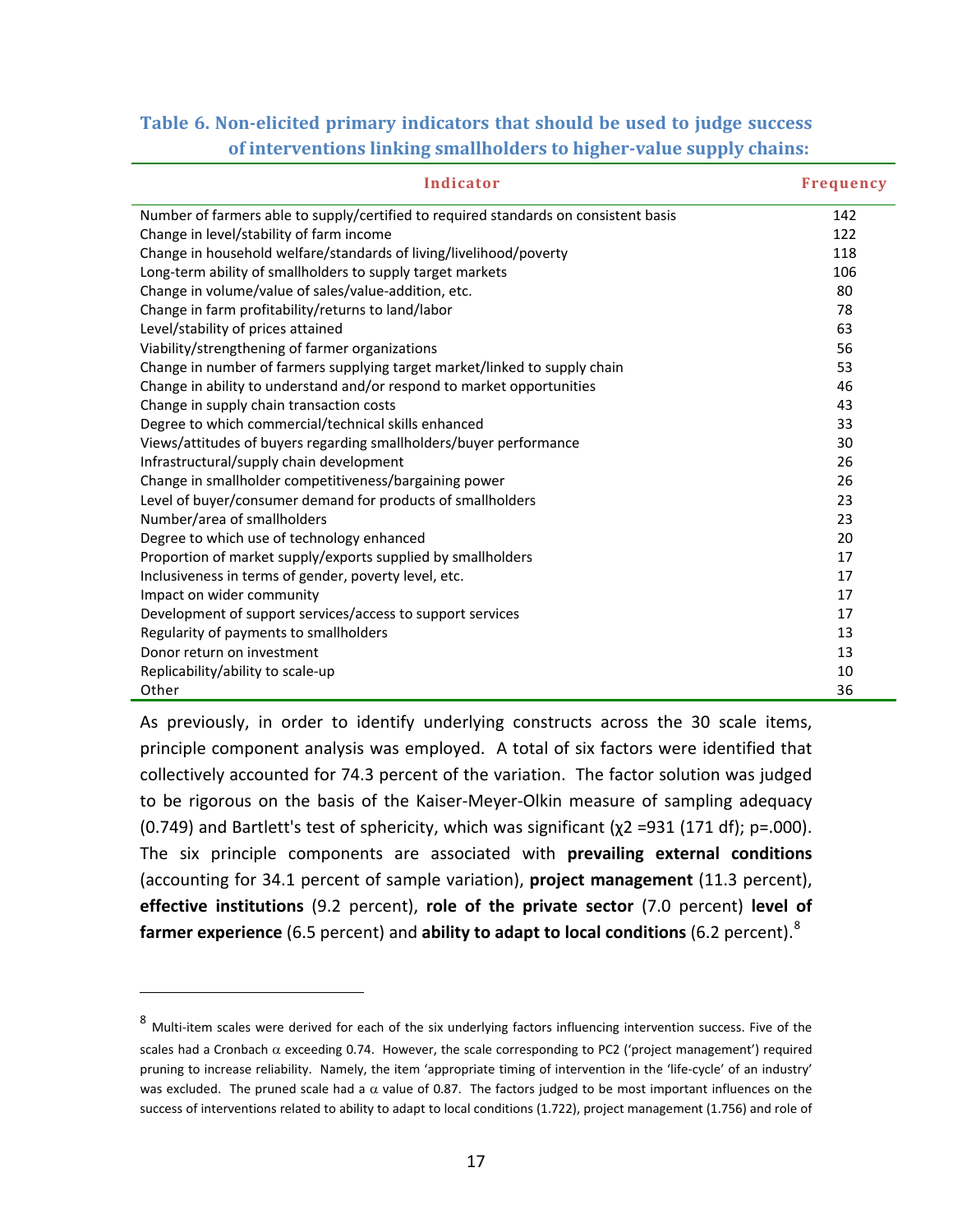|  |  |  | Table 7. Ordered mean scores for factors contributing to the success of |  |  |
|--|--|--|-------------------------------------------------------------------------|--|--|
|  |  |  | interventions linking smallholders to higher-value supply chains:       |  |  |

| <b>Factor</b>                                                                                               | Mean                 | <b>Standard</b>  |
|-------------------------------------------------------------------------------------------------------------|----------------------|------------------|
|                                                                                                             | <b>Score</b>         | <b>Deviation</b> |
| Project interventions made in close collaboration with the private sector                                   | 1.428                | 0.349            |
| Flexible project design enabling modifications and redirections over time                                   | 1.556 <sup>a</sup>   | 0.303            |
| Technical expertise of project advisory service provider                                                    | $1.624^{a,b}$        | 0.465            |
| Appropriate management of financial support to farmers                                                      | $1.673^{b}$          | 0.390            |
| Commercial expertise of project advisory service provider                                                   | $1.717^c$            | 0.402            |
| Security situation in targeted production areas                                                             | 1.780 <sup>c</sup>   | 0.468            |
| National socio-political stability                                                                          | 1.827 <sup>c</sup>   | 0.336            |
| Clear `exit' and transition strategy beyond project interventions                                           | $1.832$ <sup>c</sup> | 0.401            |
| Condition of rural roads during rainy season                                                                | 1.839 <sup>c</sup>   | 0.376            |
| Effective accountability and controls on corruption                                                         | $1.858$ <sup>d</sup> | 0.329            |
| Sharing of project intervention costs with benefiting firms                                                 | $1.931^{d}$          | 0.408            |
| Agro-ecological conditions in targeted producer areas                                                       | 1.940 <sup>d</sup>   | 0.385            |
| Targeting farmers -prior experience in producing focal /similar commodity                                   | 1.950 <sup>d</sup>   | 0.473            |
| Absence of adverse weather shock (i.e. drought)                                                             | $1.964^d$            | 0.297            |
| Coherent ownership structure for farmer organizations                                                       | $1.971^{d}$          | 0.326            |
| Project interventions initiated by the private sector                                                       | $1.991^d$            | 0.375            |
| Positive trends in pertinent commodity prices                                                               | 2.060 <sup>e</sup>   | 0.319            |
| Appropriate timing of intervention in the 'life-cycle' of an industry                                       | 2.061 <sup>e</sup>   | 0.484            |
| Targeting farmers with prior experience producing any commodity for a discerning,<br>quality-focused market | $2.067^e$            | 0.507            |
| Sharing of project intervention costs with benefiting farmers                                               | 2.069 <sup>e</sup>   | 0.402            |
| Extended length of time for project implementation                                                          | 2.161 <sup>e</sup>   | 0.343            |
| Existence of strong industry organization in the targeted sectors                                           | $2.162^e$            | 0.353            |
| Prevailing currency exchange rates                                                                          | 2.168 <sup>e</sup>   | 0.376            |
| Well-defined property rights                                                                                | $2.238^{e,f}$        | 0.319            |
| Requirement for financial contribution from farmers                                                         | $2.252^{e,f,g}$      | 0.353            |
| Strong enforcement institutions                                                                             | $2.287^{f,g}$        | 0.331            |
| Prevailing local interest rates                                                                             | $2.342^{f,g}$        | 0.364            |
| Targeting farmers with prior positive experience of producer organizations                                  | $2.379^{8}$          | 0.374            |
| Collaborative involvement by local government authorities                                                   | 2.408 <sup>g</sup>   | 0.316            |
| Collaborative involvement by national ministry of agriculture                                               | 2.715                | 0.426            |

Note: Mean scores denoted by the same letter are not significantly different from each other at the 5% *level using Wilcoxon signed rank test*

the private sector (1.781). The mean values of these three scales were statistically insignificant (p <.005). Prevailing external conditions (2.151) and effective institutions (2.166) were considered of secondary importance and statistically insignificant from one another (p <.005). Contrary to *a priori* expectations, farmer experience (2.651) was considered to be the least important factor influencing the success of these interventions.

<u> 1989 - Johann Barbara, marka a shekara tsa na shekara tsa na shekara tsa 1989 - An tsa na shekara tsa 1989 -</u>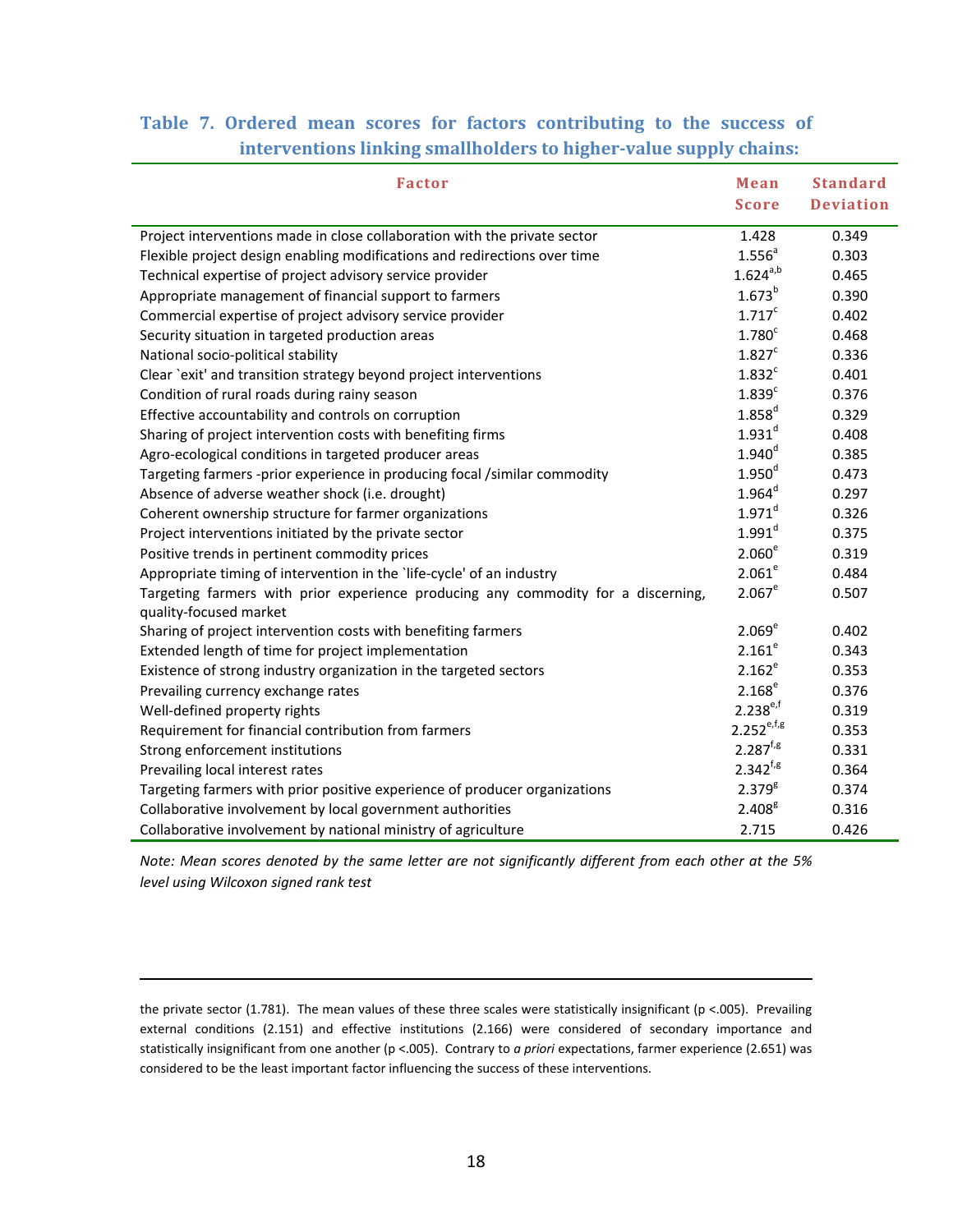#### *Institutional roles in facilitating smallholder participation*

Finally, the survey asked respondents to consider the most important roles of a series of stakeholders in facilitating smallholder participation in higher‐value supply chains. These stakeholders are: 1) national governments; 2) private agribusiness firms or organizations; 3) external development assistance agencies; and 4) project implementation teams or organizations. In each case, respondents were asked to indicate the three most important roles and their verbatim responses were coded as described above.

Overall, the results suggest a clear division of labor between national governments and the private sector, although more ambiguity in the division of roles between the latter and external agencies and project implementing teams (Table 8). Thus, government should be providing the required logistics and infrastructure (including road networks, air and sea ports, utilities and communications services), an enabling environment, and a coherent legal framework (especially relating to contract enforcement). According to respondents, private agribusinesses are not only the 'target market' for small‐scale producers, but also central players in facilitating the ability of smallholders to meet their requirements, via technical support, providing access to finance and managing supply chain logistics.

Less than one in four of the respondents listed training and extension, research, or providing access to finance, among the roles that governments should play in facilitating smallholder participation in higher-value supply chains. These are traditionally areas deemed to have public good properties, experiencing market failure in an African context. The provision of training and access to finance are more widely reported by respondents as appropriate functions for private agribusinesses, external development assistance agencies, and project implementing teams.

The roles deemed appropriate for external development organizations and project implementation teams are partly to support governments and private agribusinesses in pursuing their own functions and partly in the realm of 'honest' broker between and among supply chain participants. These entities are also seen to have important roles in helping to identify and assess market opportunities (for farmers and firms) and sharing/promoting international 'good practice' in pertinent areas. Quite a few respondents signaled a role for donors and project implementers in capacity‐building, although, as noted above, achievements in capacity‐building are rarely monitored and measured.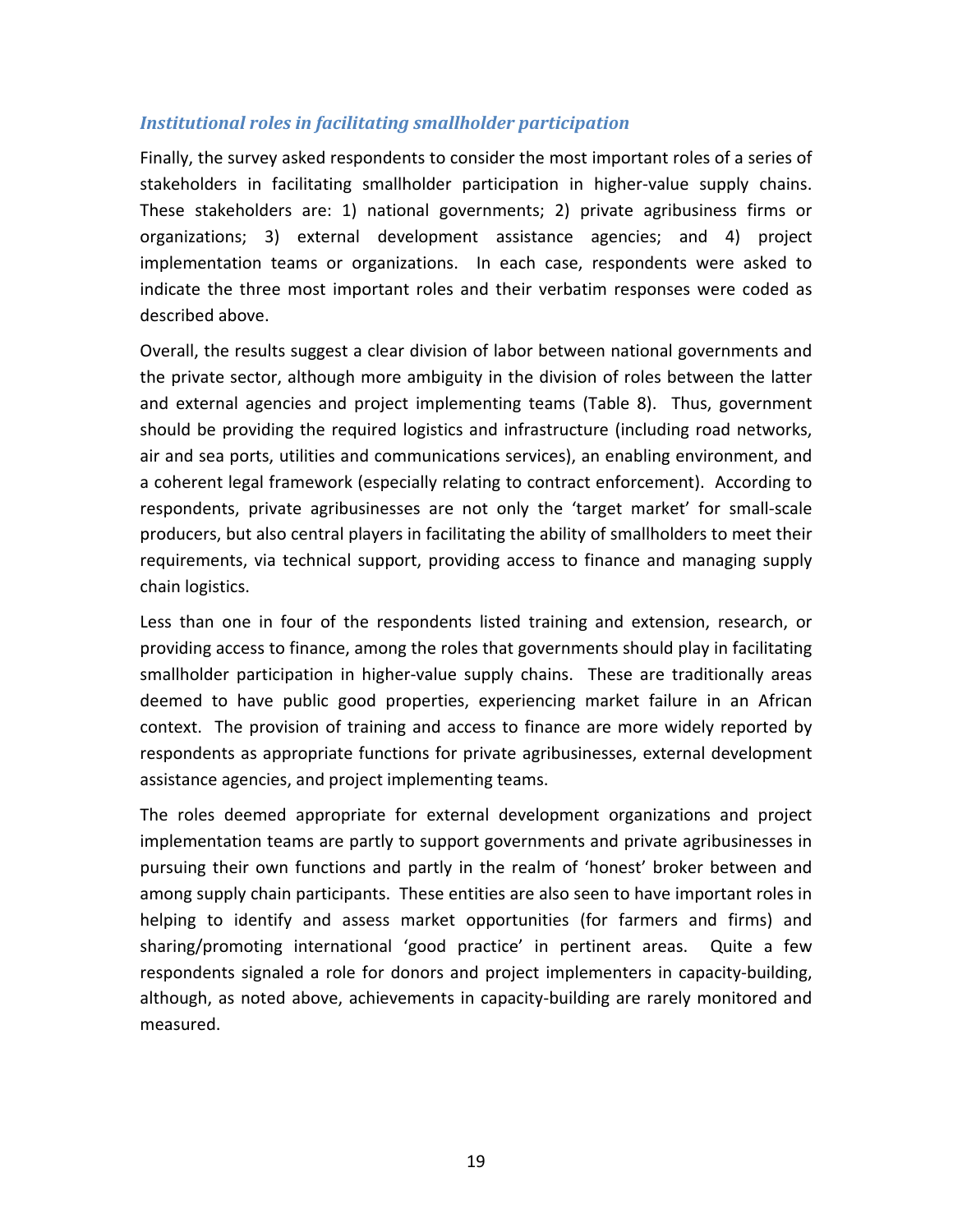| Role                                                         | <b>Frequency</b> |
|--------------------------------------------------------------|------------------|
| <b>National Government</b>                                   |                  |
| Development of logistics/infrastructure                      | 76               |
| Promote enabling environment                                 | 63               |
| Legal framework/conditions for contract enforcement          | 52               |
| Policy framework                                             | 48               |
| Training/extension                                           | 39               |
| Access to capital/finance                                    | 32               |
| Macroeconomic management                                     | 31               |
| Farm organization/group development                          | 21               |
| Law & order                                                  | 19               |
| Research                                                     | 14               |
| Other                                                        | 42               |
| <b>Private Agribusiness Firms or Organizations</b>           |                  |
| Technical support/capacity-building                          | 82               |
| Creating market linkages                                     | 77               |
| Access to fixed/working capital                              | 58               |
| Identification & dissemination of market opportunities       | 49               |
| Compliance with food safety & quality standards              | 34               |
| Input supply                                                 | 33               |
| Providing stable market demand & revenue                     | 27               |
| Relations with government                                    | 19               |
| Other                                                        | 32               |
| <b>External Development Assistance Agencies</b>              |                  |
| Linking smallholders and agribusinesses                      | 69               |
| Support to government/promoting policy reform                | 59               |
| Training/capacity-building                                   | 57               |
| Provision of fixed/working capital                           | 55               |
| Experience-sharing/promoting best practice                   | 48               |
| Linking government and private sector                        | 36               |
| Business development service creation/capacity-building      | 34               |
| Market identification/creation                               | 32               |
| Advocacy for smallholders                                    | 20               |
| Supporting infrastructural development                       | 19               |
| Supporting standards-setting, certification, etc.            | 17               |
| Other                                                        | 33               |
| <b>Project Implementation Teams or Organizations</b>         |                  |
| Linking/brokering smallholders and private sector            | 78               |
| Training/capacity-building                                   | 61               |
| Market identification, assessment, communication, etc.       | 59               |
| Farmer mobilization, organization, etc.                      | 46               |
| <b>Technical support</b>                                     | 41               |
| Promoting good practice                                      | 26               |
| Project management, organization, planning, monitoring, etc. | 23               |
| Information source                                           | 21               |
| Other                                                        | 29               |

## **Table 8. Most important roles for stakeholders in enabling smallholders to participate in highervalue supply chains:**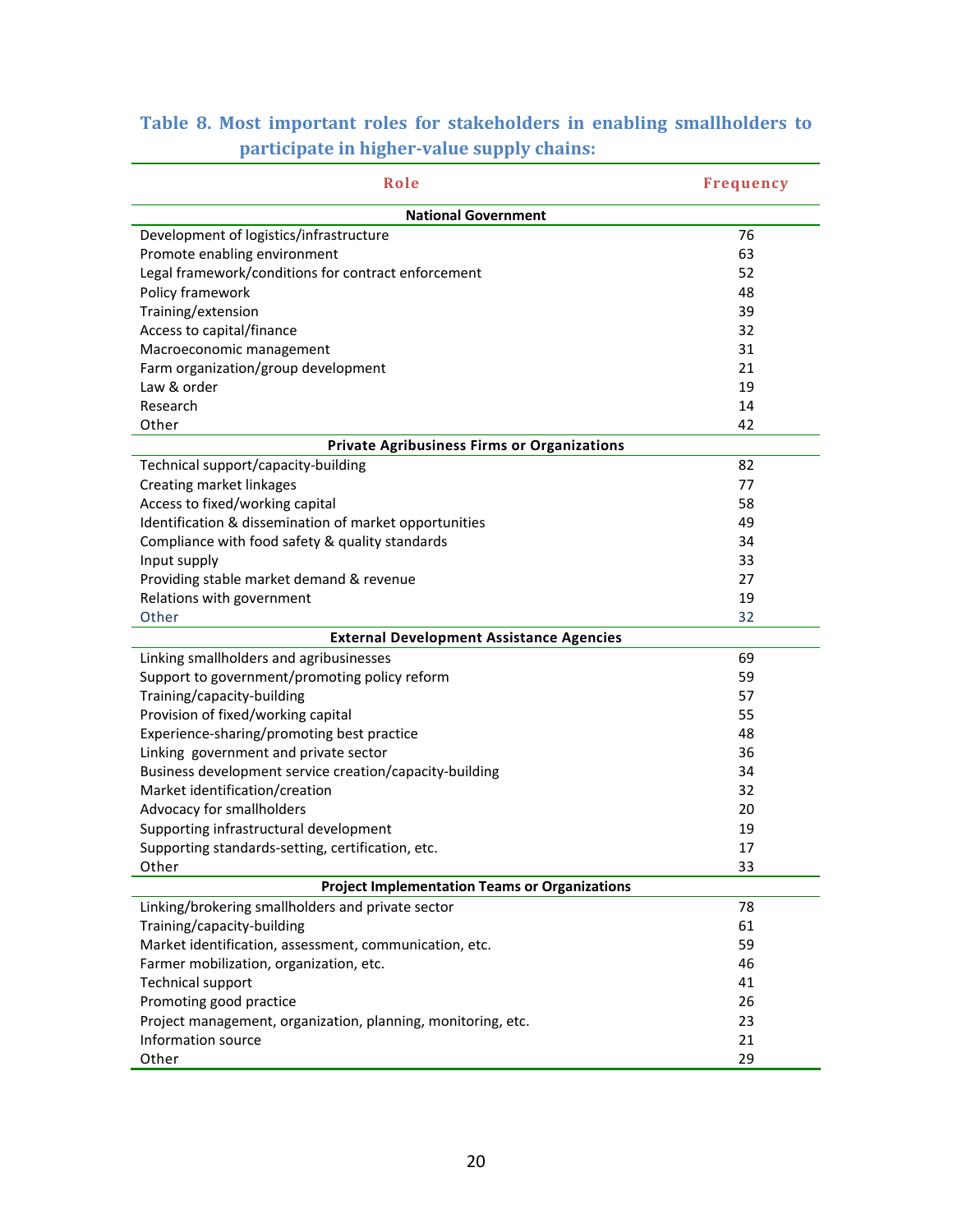#### **Conclusions**

The potential and pitfalls of linking smallholder farmers to higher value markets are growing themes within economic research and policy planning associated with developing country agriculture. For example, the World Development Report (WDR) 2008 notes the potential of the "emerging new agriculture". This is "led by private entrepreneurs in extensive value chains linking producers to consumers and including many entrepreneurial smallholders supported by their organizations". Dynamic opportunities exist in domestic, regional, and international markets.

Yet, the WDR also identifies frequent constraints on smallholder participation in these more dynamic markets, emphasizing weaknesses in infrastructure, mismatches in delivery scale or scope when supplying modern procurement systems (that is of domestic supermarkets) and the challenges associated with compliance with emerging food safety and other standards (especially for exports). For the present study, respondent practitioners similarly downplayed production level constraints and emphasized the challenges of efficient transaction‐making between (African) smallholder farmers and the downstream gate‐keepers of higher value supply chains. Responses from these practitioners did, however, highlight one frequently constraining factor of production; that is, farmer knowledge about market opportunities and requirements and about effective and market‐acceptable production techniques.

The existing literature provides numerous examples of where smallholder participation in higher value markets has been associated with higher levels of income and/or employment. However, without detailed and longer term studies examining patterns of participation and non‐participation/exit, variability of outcomes over time, and a broader range of impacts, it is difficult to draw definitive conclusions. The respondents to our practitioner survey were most optimistic about the 'learning' benefits (e.g. acquisition of technical and business skills) from smallholder participation in higher value supply chains. They were also positively inclined regarding income gains and other economic impacts. With regard to environmental and health impacts there was greater ambivalence, with the sample as a whole having a neutral position, while a considerable minority noting potential adverse impacts.

The practitioner survey brings out an interesting contrast between the sets of indicators typically used to monitor and evaluate the efficacy of interventions to better link smallholders with higher value markets, and those indicators which respondents indicate 'should' be used in order to best gauge impacts. The most frequently used measures relate to 'inputs' (for example number of people trained; number of groups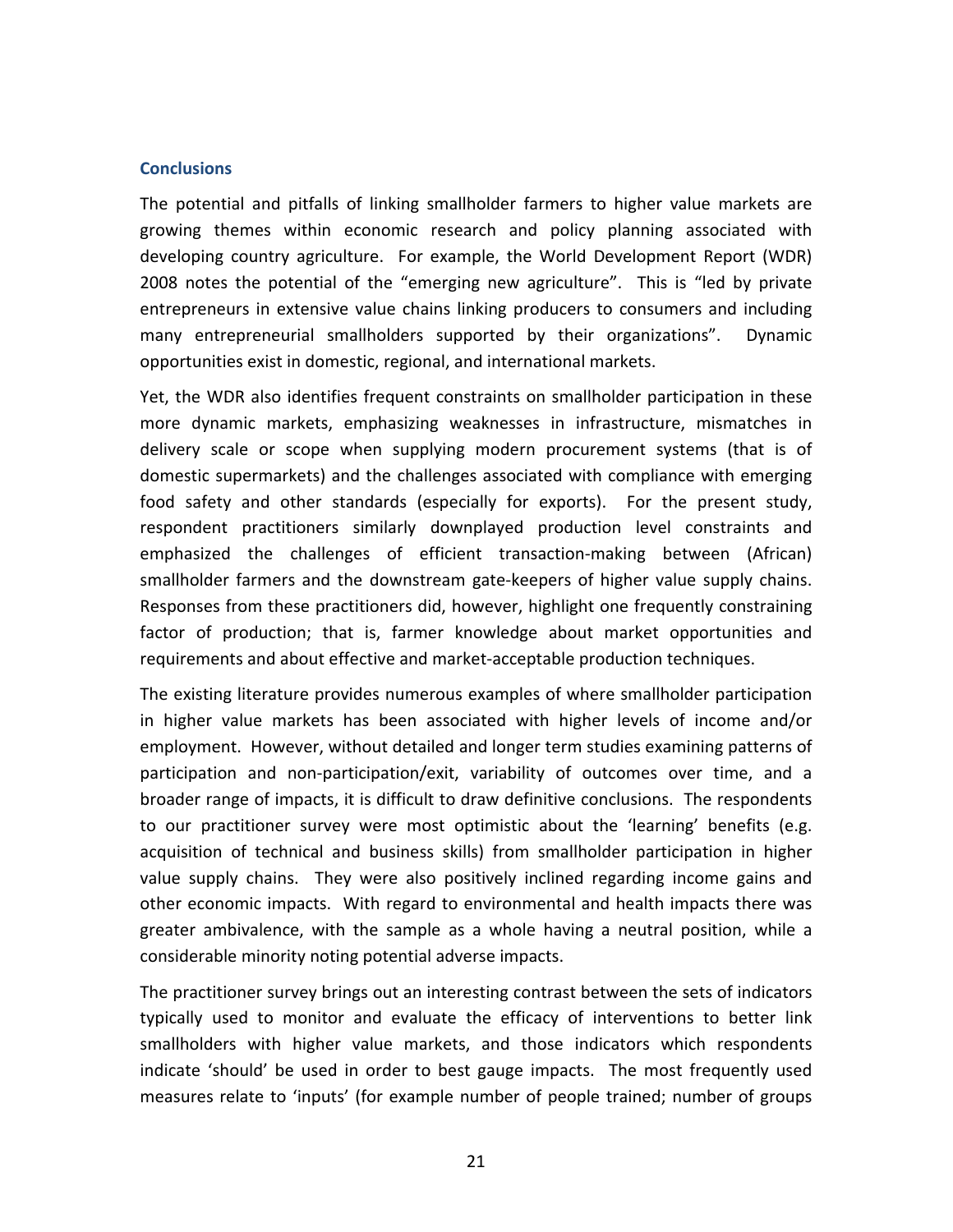formed) and selected short‐term outcomes (for example volume and value of sales), rather than to longer term impacts or indicators of effective capacity. The potential sustainability of results, relationships, services, capacities, etc. does not seem to be commonly gauged. Pragmatic considerations of measurement ease and timeliness are seemingly determinate.

Survey respondents asserted that project design and management features are the lead determinants of the success or otherwise of interventions in this field. They downplayed other factors, including prevailing commodity market and macroeconomic conditions, the prior experience of farmers, and the pre‐existing strength of pertinent industry organizations. The sample as a whole substantially discounted the importance of a collaborative and effective direct role for local or national government agencies. Whether these perspectives are borne out in practice or simply reflect the hopes and aspirations of the development community is an empirical issue that is in need of testing.

Finally, the survey respondents outlined a division of public and private sector responsibilities consistent with the current 'linking farmers to markets' paradigm. Thus, the roles of government are cast as providing the economic, political, and infrastructural conditions necessary for private investment. The private sector, in turn, is tasked with the responsibility for driving the integration of producers into higher value markets via commercial relationships and associated provision of market information, technical advice, and logistical and other services.

External development agencies and project implementers are tasked with supporting the efforts of governments and the private sector, while playing the potentially multi‐ faceted role of 'honest broker', between and among supply chain participants and government entities. In the "emerging new agriculture", intra-supply chain trust is critical, certain suppliers are deemed 'preferred', public/private partnerships are sought, and economizing on transaction costs is paramount. In such an environment, an effective 'honest broker' can be a valuable player.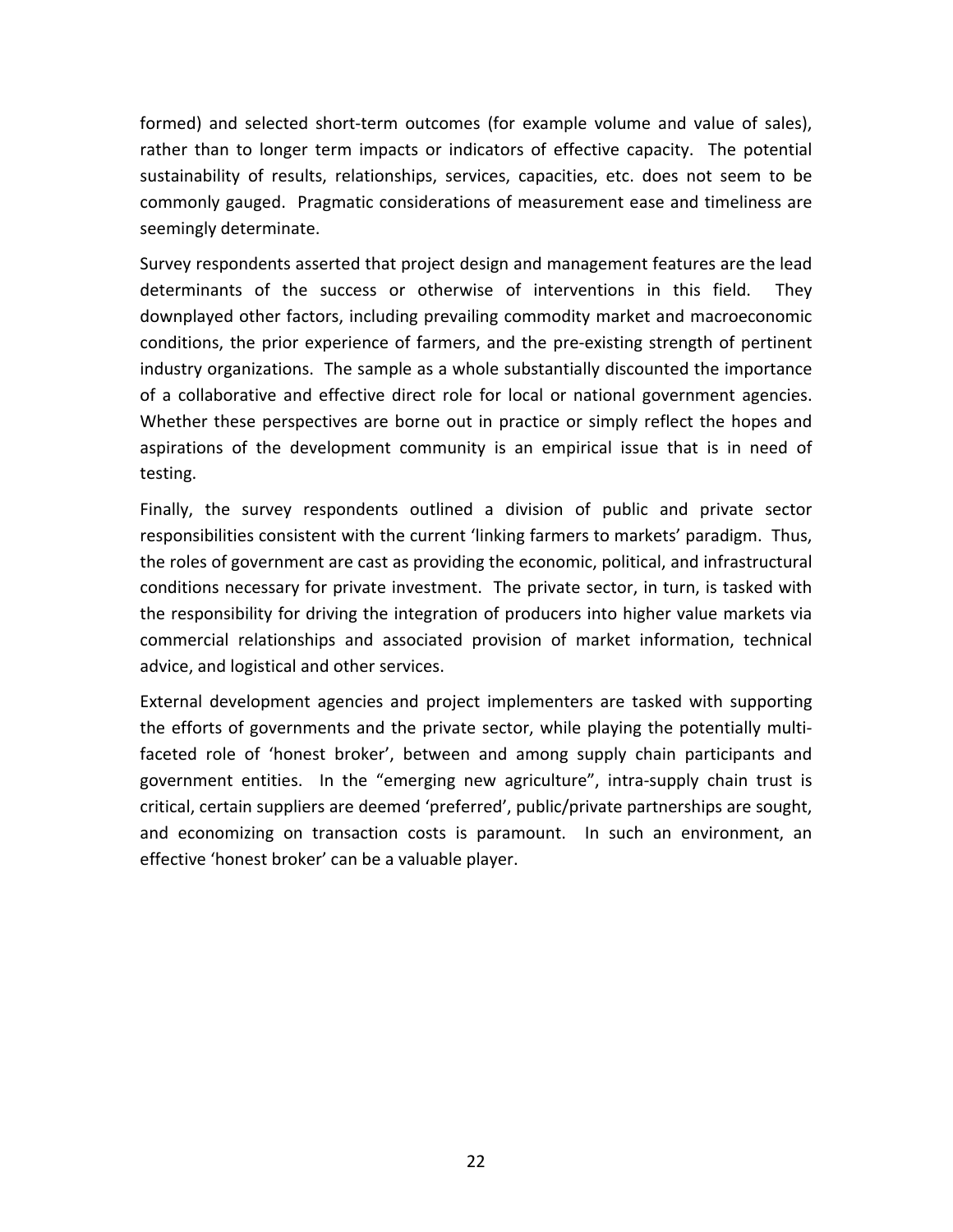#### **References**

Aiken, L.R. (1996). *Rating Scales and Checklists: Evaluating Behaviour, Personality and Attitudes.* New York: John Wiley & Sons Ltd.

Altenburg, T. (2006). Governance patters in value chains and their development impact. *The European Journal of Development Research, 18(4),* 498‐521.

Dawes, J. (2008), Do Data Characteristics Change According to the Number of Scale Points Used? An experiment using 5‐point, 7‐point and 10‐point scales. *International Journal of Market Research*, 50 (1), 61‐77.

De Janvry, A. and Sadoulet, E. (2005). Achieving success in rural development: Toward implementation of an integral approach. *Agricultural Economics, 32(1s),* 75‐89.

Dolan, C. and Humprey, J. (2004). Changing governance patters in the trade in fresh vegetables between Africa and the United Kingdom. *Environmental and Planning,* 36, 491‐509.

Ellis, F. (2000). *Rural Livelihoods and Diversity in Developing Countries.* Oxford, UK: Oxford University Press.

Ellis, F. and Biggs, S. (2001). Evolving themes in rural development 1950s‐2000s. *Development Policy Review, 19(4),* 437‐448.

GDPRD. (2007). *Core Indicators for Agriculture and Rural Development Study.* Global Donor Platform for Rural Development. Retrieved 10 October 2007, from http://www.donorplatform.org/

Glover, D. and Kusterer, K. (1990). *Small Farmers, Big Business.* New York: St. Martin's Press.

Gomiero, T., Giampietro, M. and Mayuni, K. (2006). Facing complexity on agro‐ ecosystems: A new approach to farming system analysis. *International Journal of Agricultural Resources, Governance and Ecology, 5(2/3),* 116‐144.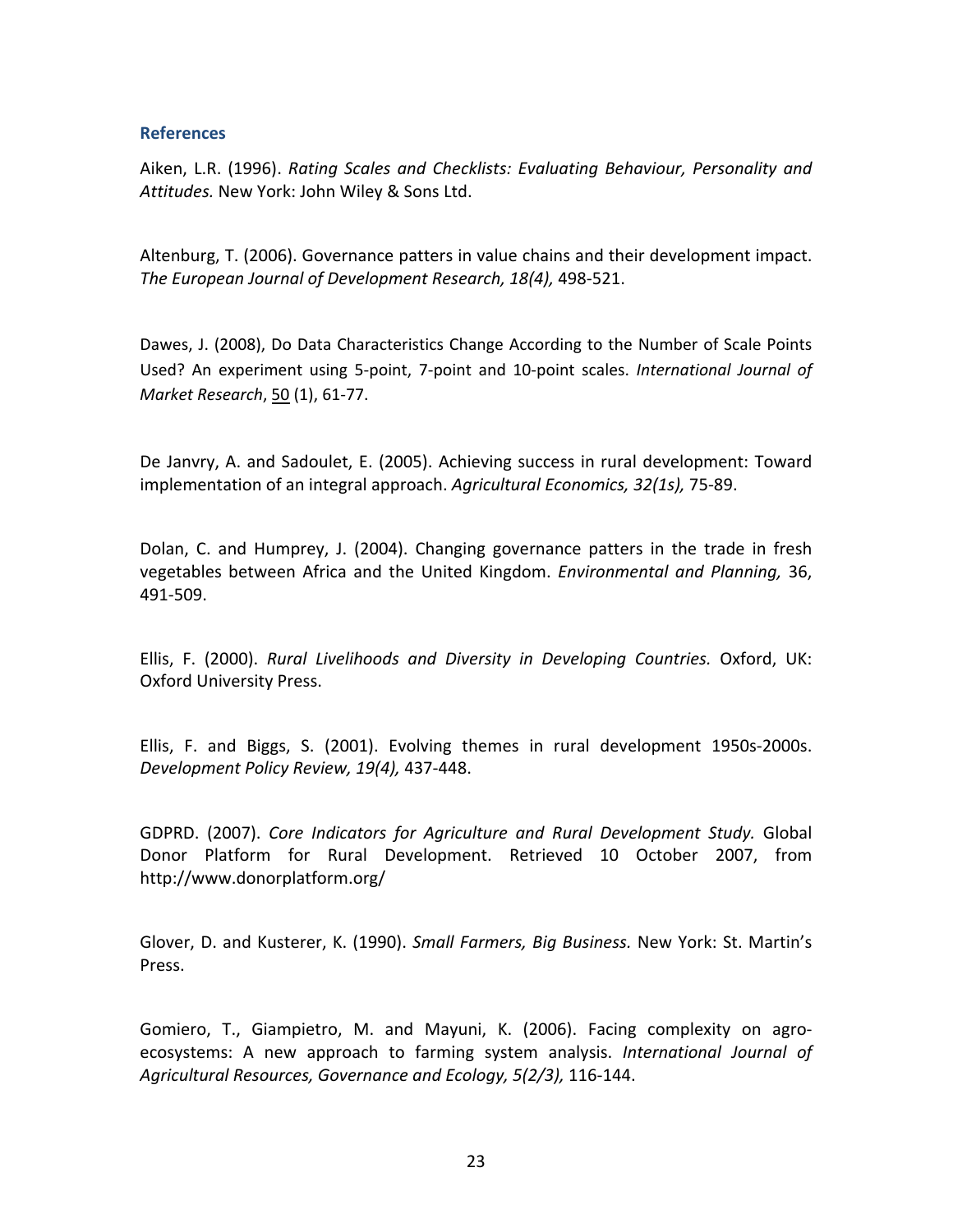Goss, J., Burch, D. and Rickson, R. (2000). Agri‐food restructuring and third world transnationals: Thailand, the CP group and the global shrimp industry. *World Development, 28(3),* 513‐530.

Govereh, J. and Jayne, T. S. (2003). Cash cropping and food crop productivity: synergies or trade‐offs? *Agricultural Economics, 28,* 39‐50.

Grosh, B. (1994). Contract farming in Africa: An application of the new institutional economics. *Journal of African Economies, 3(2),* 231‐261.

GTZ (2003). *Guide to Rural Economic and Enterprise Development.* Working Paper No. 10. Eschborn, Germany.

Hair, J.F., Anderson, R.E., Tatham, R.L. and Black, W.C. (1998). *Multivariate Data Analysis*. Upper Saddle River: Prentice Hall.

Hazell, P. (2005). Is there a future for small farmers? *Agricultural Economics, 32(1s),* 93‐ 101.

Henson, S. and Jaffee, S. (2006). Food safety standards and trade: Enhancing competitiveness and avoiding exclusion of developing countries. *European Journal of Development Research, 18(4),* 593‐621.

Hernandez, R., Reardon, T. and Berdegué, J. (2007). Supermarkets, wholesalers, and tomato growers in Guatemala. *Agricultural Economics, 36,* 281‐290.

Humphrey, J., McCulloch, N. and Ota, M. (2004). The impact of European market changes on employment in the Kenyan horticultural sector. *Journal of International Development, 16,* 63‐80.

Humphrey, J. (2006). Policy implications of trends in agribusiness value chains. *The European Journal of Development Research, 18(4),* 572‐592.

Jackson, J.E. (1991). *A User's Guide to Principle Components.* New York: John Wiley and Co. Ltd.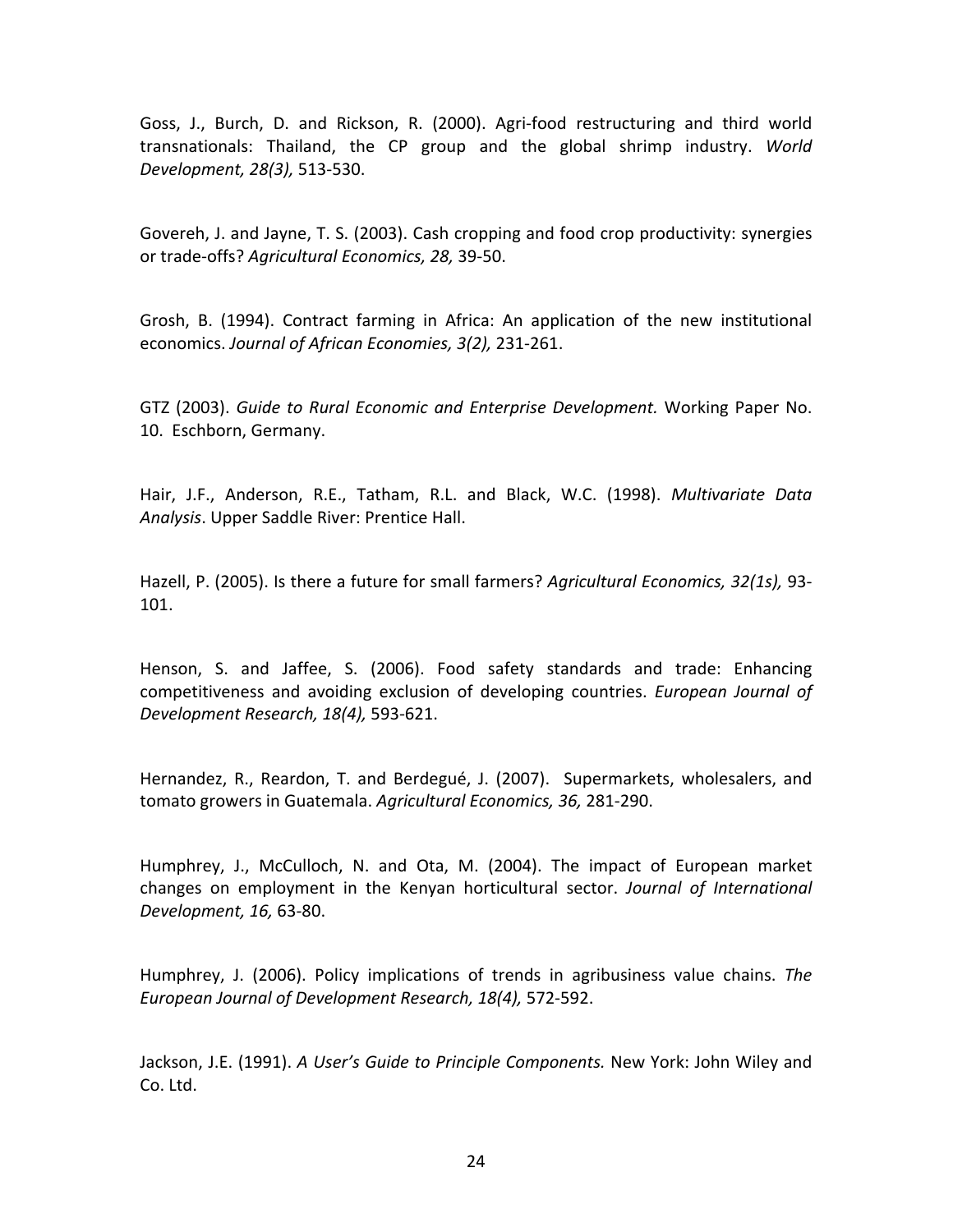Jaffee, S. (2005). Transaction costs, risk and the organization of private sector food commodity systems. In: Jaffee, S. and Morton, J. (eds). *Marketing Africa's High‐Value Foods: Comparative Experiences of an Emergent Private Sector*. Dubuque, Iowa: Kendall/Hunt Publishing Company.

Jaffee, S. and M. Sewadeh (2006) *The Changing Composition of Developing Country Agro‐Food Trade and the Changing Standards Landscape*. Paper prepared for World Bank/USAID E‐learning Course on Trade and Standards. Washington DC: World Bank.

Kennedy, E. T. and Cogill, B. (1987). *Income and Nutritional Effects of the Commercialization of Agriculture in Southwestern Kenya* (Research Report No. 63)*.* Washington, DC: International Food Policy Research Institute

Key, N. and Runsten, D. (1999). Contract farming, smallholders, and rural development in Latin America: The organization of agro‐processing firms and the scale of outgrower production. *World Development, 27(2),* 381‐401.

Key, N., Sadoulet, E. and De Janvry, A. (2000). Transaction costs agricultural household supply response. *American Journal of Agricultural Economics, 82(2),* 245‐259.

KIT (2006). *Chain Empowerment: Supporting African Farmers to Develop Markets*. KIT, Amsterdam.

Kolk, A. and van Tulder, R. (2006). Poverty alleviation as business strategy? Evaluating commitments of frontrunner multinational corporations. *World Development, 34(5),* 789‐801.

Little, P. D. and Watts, M. J. (Eds.). (1994). *Living under contract: Contract farming and agrarian transformations.* Madison, WI: The University of Wisconsin Press.

Maertens, M. and Swinnen, J.F.M. (2007). *Trade, Standards and Poverty: Evidence from Senegal.* LICOS Discussion Paper 177/2007. Katholieke Universiteit Leuven, Leuven.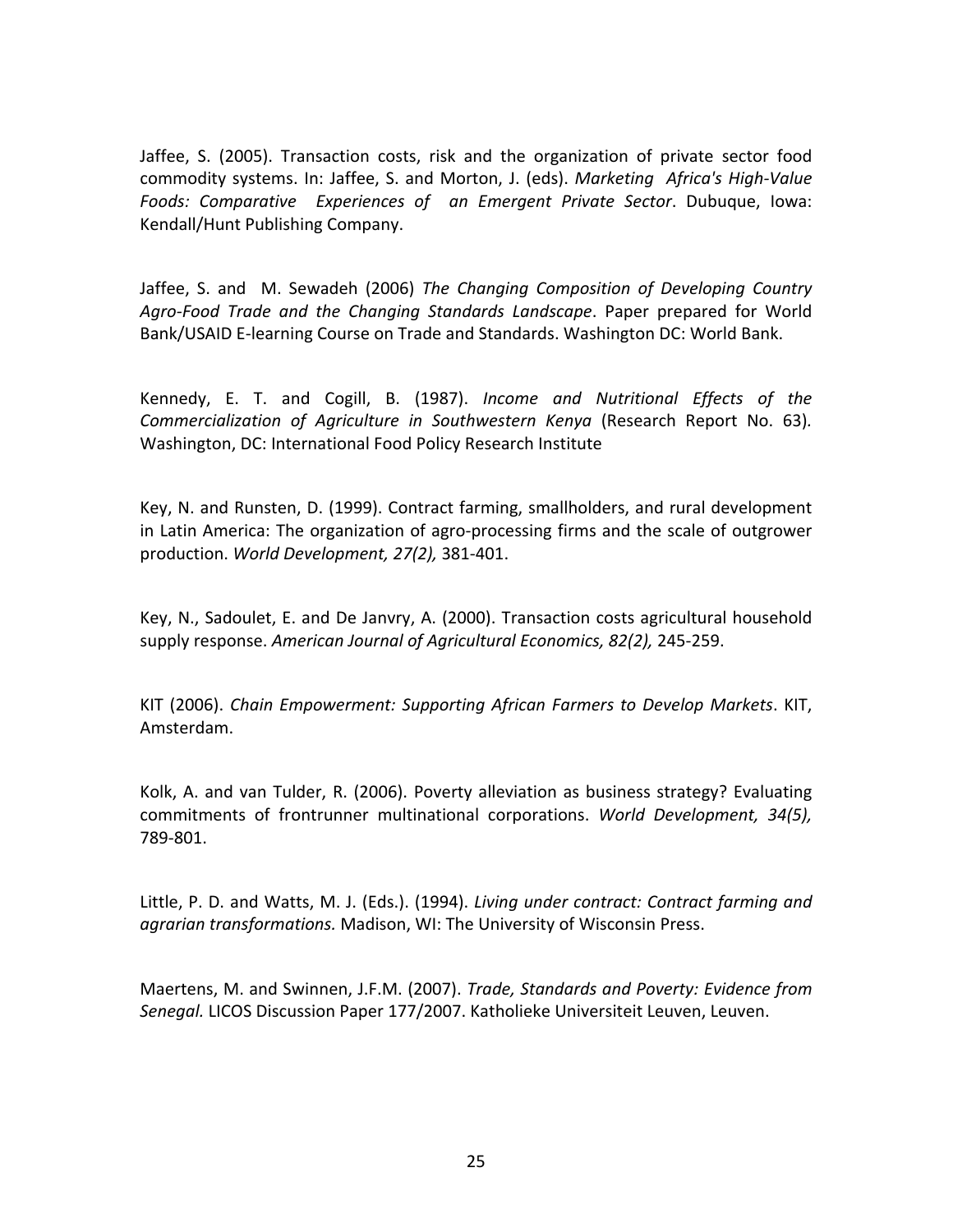Masakure, O. and Henson, S. (2005). Why do small‐scale producers choose to produce under contract? Lessons from non‐traditional vegetable exports from Zimbabwe. *World Development, 33(10),* 1721‐1733.

McCulloch, N. and Ota, M. (2002). *Export Horticulture and Poverty in Kenya* (Working Paper 174). Sussex, UK: Institute of Development Studies.

McDonald, R. (1985). *Factor Analysis and Related Methods*. Hillsdale: Erbaum.

Mebrahtu, E., Pratt, B. and Lönnqvist, L. (2007). *Rethinking monitoring and evaluation: Challenges and prospects in the changing global aid environment.* Oxford, UK: INTRAC.

Messner, D. (2004). Region in the 'world economic triangle.' In: H. Schmitz (Ed.), *Local Enterprises in the Global Economy: Issues of Governance and Upgrading* (20‐52). Cheltenham, UK: Edward Elgar Publishing, Inc.

Minten, B., Randrianarison, L. and Swinnen, J.F.M. (2006). *Global Retail Chains and Poor Farmers: Evidence from Madagascar*. LICOS Discussion Paper 164/2006. Katholieke Universiteit Leuven, Leuven.

Morse, S. (2004). *Indices and Indicators in Development: An Unhealthy Obsession with Numbers.* London: Earthscan Publications Ltd.

Mosse, D. (2004a). Is Good Policy Unimplementable? Reflections on the Ethnography of Aid Policy and Practice. *Development and Change*, 35 (4), 639‐671.

Mosse, D. (2004b). *Cultivating Development: An Ethnography of Aid Policy and Practice*. London: Pluto Press.

Page, S. and Slater, R. (2003). Small Producer Participation in Global Food Systems: Policy Opportunities and Constraints. *Development Policy Review*, 21 (5‐6), 641‐654.

Pelupessy, W. and van Kempen, L. (2005). The impact of increased consumer‐ orientation in global agri‐food chains in smallholders in developing countries. *Competition and Change, 9(4),* 357‐381.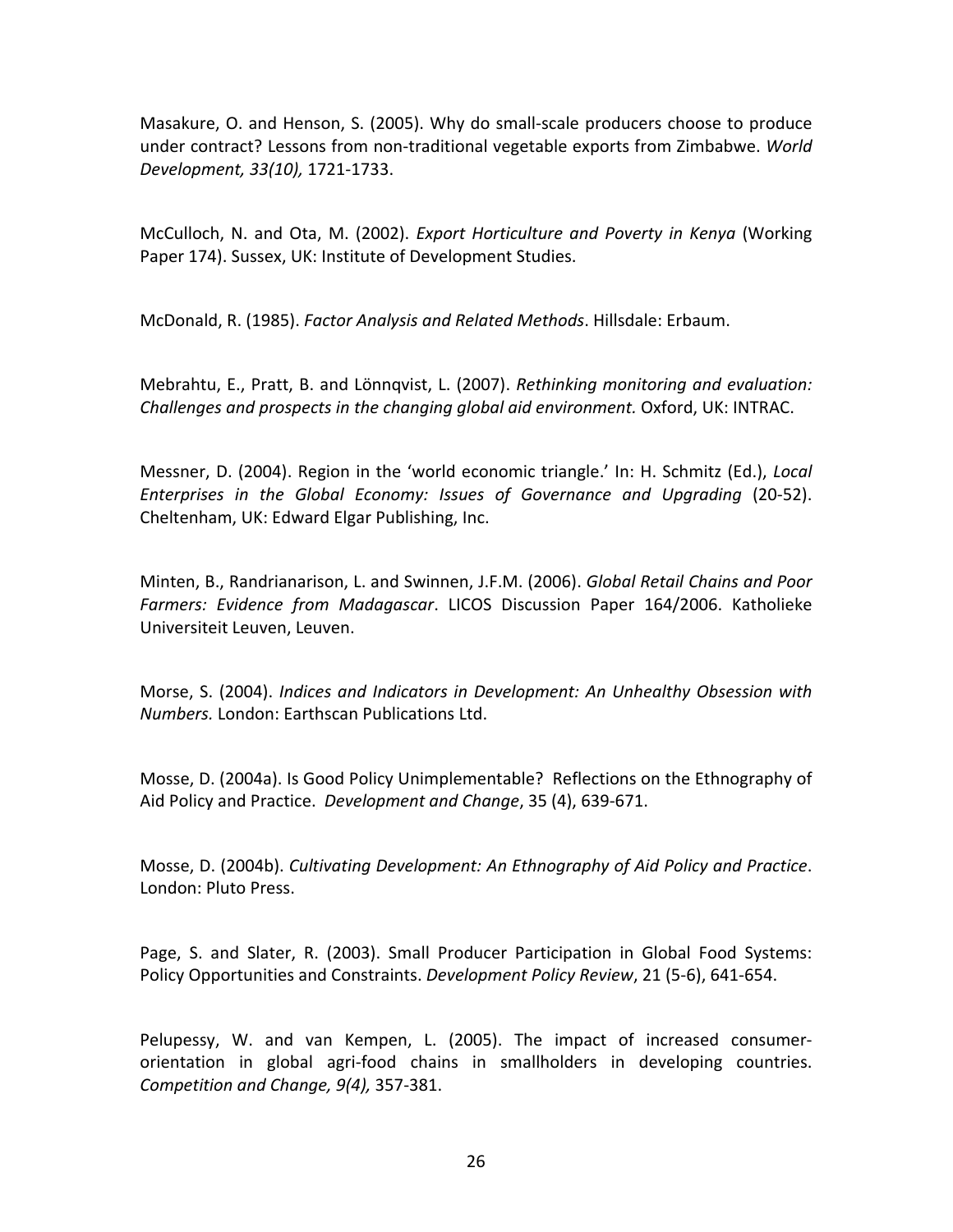Pingali, P., Khwaja, Y. and Meijer, M. (2005). Commercializing small Farms: Reducing transaction costs. In *The Future of Small Farms: Proceedings of a Research Workshop.* International Food Policy Research Institute, Washington DC.

Poulton, C., Dorward, A. and Kydd, J. (2005). The future of small farms: New directions for services, institutions and intermediation. In *The Future of Small Farms: Proceedings of a Research Workshop.* International Food Policy Research Institute, Washington DC.

Poulton, C., Kydd, J. and Dorward, A. (2006). Overcoming market constraints on pro‐ poor agricultural growth in Sub‐Saharan Africa. *Development Policy Review, 24(3),* 243‐ 277.

Reynolds, L. T., Murray, D. and Taylor, P. L. (2004). Fair trade coffee: Building producer capacity via global networks. *Journal of International Development, 16,* 1109‐1121.

Reardon, T. and Barrett, C. B. (2000). Agroindustrialization, globalization, and international development: An overview of issues, patters, and determinants. *Agricultural Economics, 23*, 195‐205.

Reardon, T. and Timmer, P. (2005). Transformation of markets for agricultural output in developing countries since 1950: How has thinking changed? In: Evenson, R., Pingali, P. and Schultz, T.P. (Eds.). In *Handbook of agricultural economics: Agricultural development, farmers, farm production and farm markets*. Amsterdam: Elsevier Press.

Reardon, T., Timmer, P. and Berdegué, J. (2004). The rapid rise of supermarkets in developing countries: Induced organizational, institutional, and technological change in agrifood systems. *Electronic Journal of Agricultural and Development Economics, 1(2),* 168‐183.

Ruben, R., Slingerland, M. and Nijhoff, H. (2006). Agro‐food chains and networks for development: Issues, approaches and strategies. In R. Ruben, M. Slingerland, and H. Nijhoff (Eds.). In *Agro‐food chains and networks for development* (pp. 1‐25). Wageningen, The Netherlands: Springer.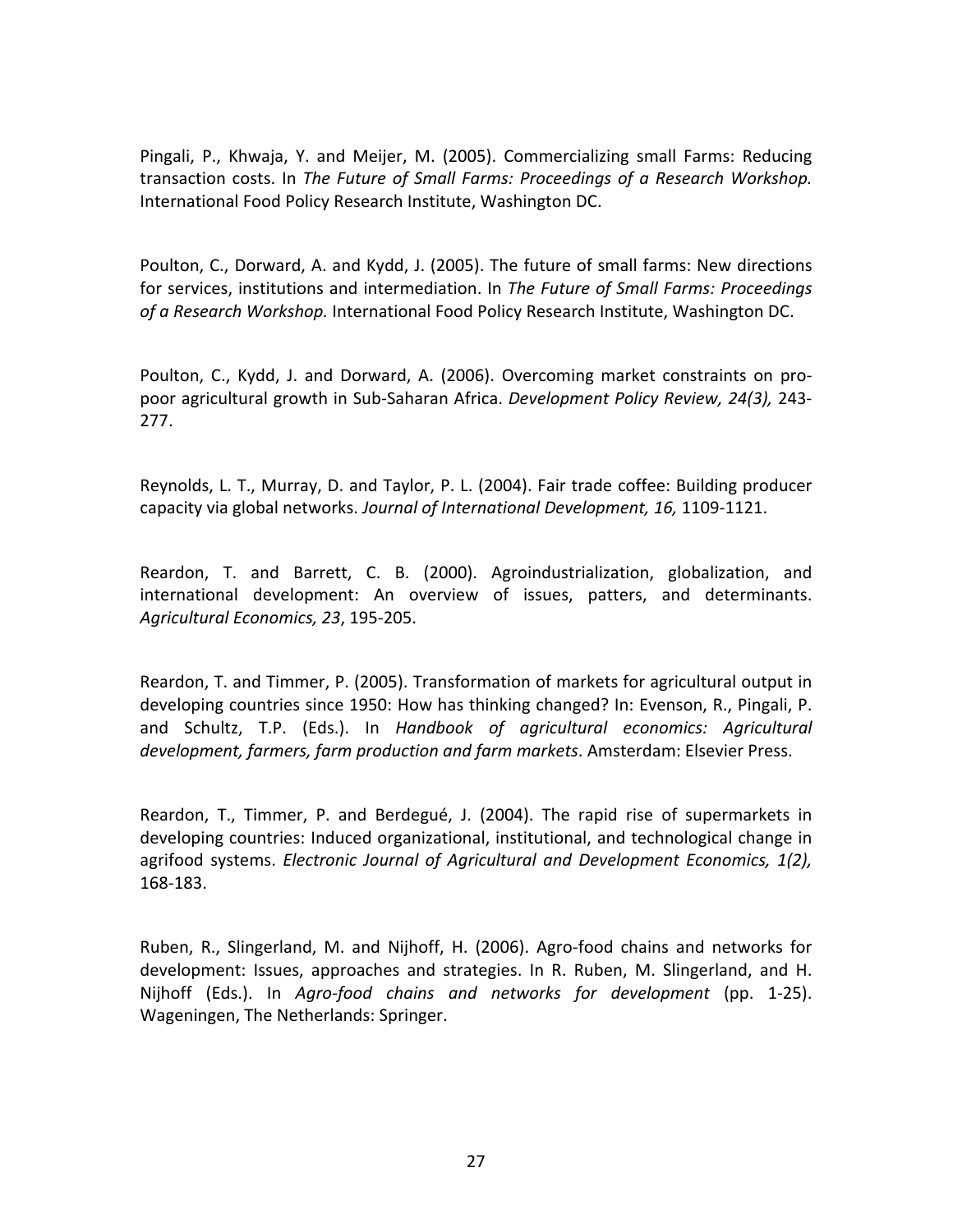Salganik, M.J. and Heckathorn, D.D. (2004). Sampling and Estimation in Hidden Populations Using Respondent‐Driven Sampling. Sociological Methodology*,* 34, 193‐239.

Shepherd, A. (2007). *Approaches to Linking Producers to Markets.* Agricultural Management, Marketing and Finance Occasional Paper 13, Food and Agriculture Organisation, Rome.

Simmons, P., Winters, P. and Patrick, I. (2005). An analysis of contract farming in East Java, Bali, and Lombok, Indonesia. *Agricultural Economics, 33,* 513‐525.

Singh, S. (2002). Contracting out solutions: Political economy of contract farming in the Indian Punjab. *World Development, 30(9),* 1621‐1638.

Spector, P.E. (1992). *Summated Rating Scale Construction.* Newbury Park: Sage Publications.

Staal, S., Delgado, C. and Nicholson, C. (1997). Smallholder dairying under transaction costs in east Africa. *World Development, 25(5),* 779‐794.

Temu, A.E. and Temu, A.A. (2005). *High‐Value Agricultural Products for Smallholder Markets in Sub‐Saharan Africa: Trends, Opportunities and Research Priorities*. Paper prepared for International Workshop on 'How Can the Poor Benefit from the Growing Market for High‐Value Agricultural Products?' CIAT, October 3‐5, 2005.

Van der Meer, C. (2006). Exclusion of small‐scale farmers from coordinated supply chains: Market failure, policy failure or just economies of scale? In R. Ruben, M. Slingerland, and H. Nijhoff (Eds.). In *Agro‐food chains and networks for development*. Wageningen, The Netherlands: Springer.

Von Braun, J., Hotchkiss, D. and Immink, M. (1989). *Nontraditional Export Crops in Guatemala: Effects on Production, Income, and Nutrition.* (Research Report No. 73)*.* Washington, DC: International Food Policy Research Institute

Weatherspoon, D., Cacho, J. and Christy, R. (2001). Linking globalization, economic growth and poverty: Impacts of agribusiness strategies on Sub‐Saharan Africa. *American Journal of Agricultural Economics, 83(3),* 722‐729.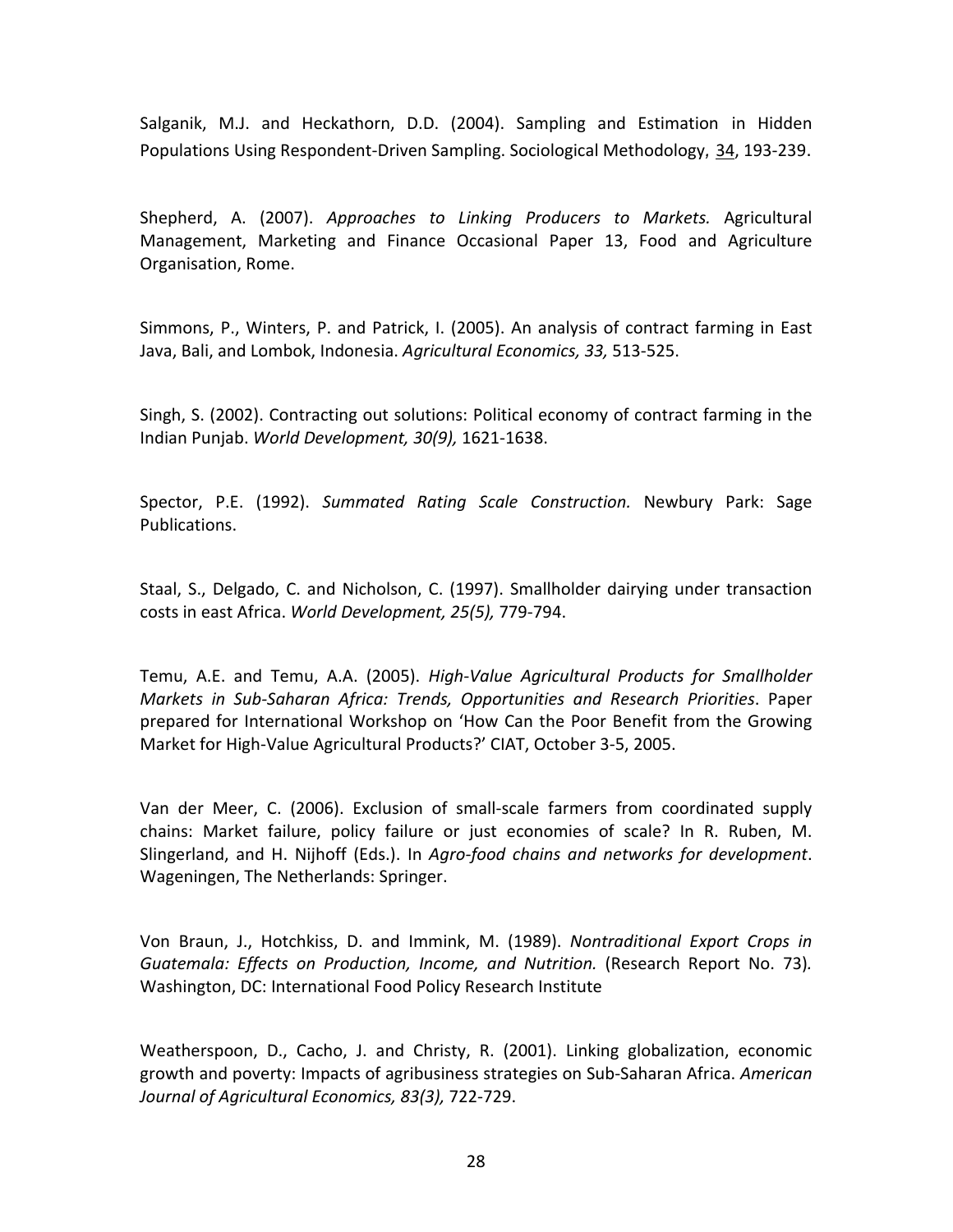Wenar, L. (2006) Accountability in international development aid*.* Ethics and *International Affairs, 20 (1)*. 1‐23.

Wilk, E. and Fensterseifer, J. (2003). Towards a national agribusiness system: A conceptual framework. *International Food and Agribusiness Management Review, 6(2),* 99‐110.

Williams, S. and Karen, R. (Eds.). (1985). *Agribusiness and Small‐Scale Farmers: A Dynamic Partnership for Development*. Boulder, CO: Westview Press, Inc.

Winter‐Nelson, A. and Temu, A. (2005). Liquidity constraints, access to credit and pro‐ poor growth in rural Tanzania. *Journal of International Development, 17,* 867‐882.

Winters, P., Simmons, P. and Patrick, I. (2005). Evaluation of a hybrid seed contract between smallholders and a multinational company in East Java, Indonesia. *Journal of Development Studies, 41(1),* 62‐89.

World Bank (2006). *Selecting Monitorable Indicators for Agricultural and Rural Development Programs: Measuring Results in Less‐than Ideal Conditions.*

World Bank (2007). *World Development Report 2008: Agriculture for Development.* World Bank, Washington DC.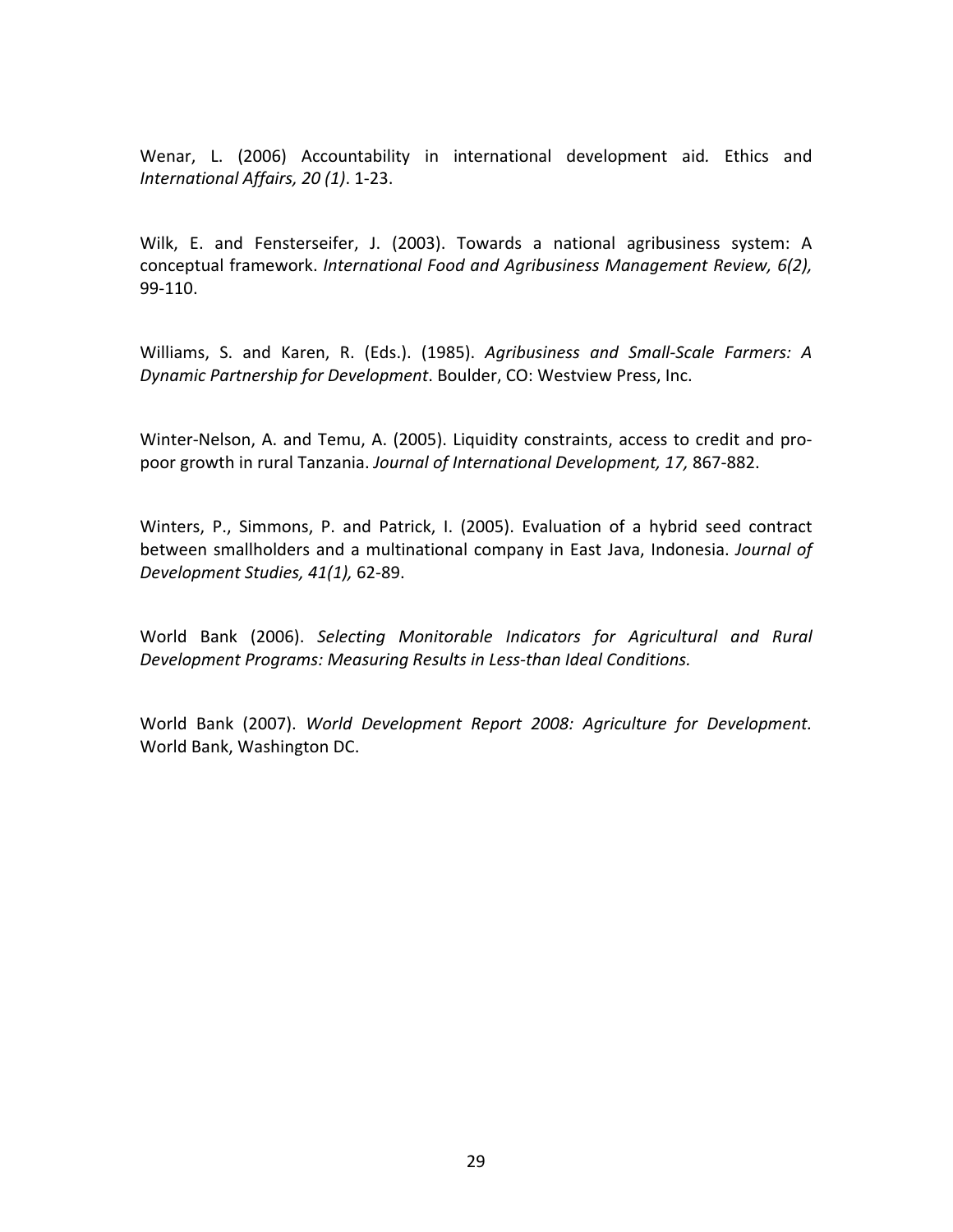## **Annex Table 1. Results of principle components analysis of scaling data on potential impacts of smallholder participation in highervalue supply chains:**

| <b>Potential Impact</b>                                     | PC1:        | PC2:                | PC3:          |  |
|-------------------------------------------------------------|-------------|---------------------|---------------|--|
|                                                             | Access to   | Economic &          | Environmental |  |
|                                                             | Resources & | <b>Social Gains</b> | & Health      |  |
|                                                             | Knowledge   |                     | Impacts       |  |
| Understanding of market requirements                        | 0.8240      | $-0.0240$           | 0.1522        |  |
| Level of technical/agronomic learning                       | 0.7131      | 0.1021              | $-0.0308$     |  |
| Access to improved technologies                             | 0.7001      | 0.2655              | 0.1373        |  |
| <b>Business management skills</b>                           | 0.6907      | 0.0009              | 0.3532        |  |
| Access to technical assistance                              | 0.6781      | 0.2931              | 0.0383        |  |
| Ability to adapt to changes in market conditions            | 0.6388      | 0.1835              | 0.2064        |  |
| Access to finance                                           | 0.6489      | 0.1828              | 0.2585        |  |
| Access to inputs                                            | 0.5897      | 0.3529              | 0.0814        |  |
| Short-term agricultural income                              | 0.2001      | 0.7435              | $-0.1246$     |  |
| Long-term agricultural income                               | 0.1797      | 0.7423              | 0.1305        |  |
| Ability to be involved in viable farmer-based organizations | 0.2107      | 0.6949              | 0.0508        |  |
| Economic impacts on wider community                         | 0.1493      | 0.6718              | 0.3983        |  |
| Food security                                               | 0.0021      | 0.6329              | 0.2303        |  |
| Stability/predictability of income                          | 0.3095      | 0.6079              | 0.3572        |  |
| Environmental sustainability of the wider community         | 0.2531      | 0.2540              | 0.7902        |  |
| Environmental sustainability of farming enterprise          | 0.3928      | 0.2653              | 0.7686        |  |
| Health risks to farm workers                                | 0.2881      | $-0.1815$           | 0.7677        |  |
| Participation of women                                      | $-0.0948$   | 0.3058              | 0.7336        |  |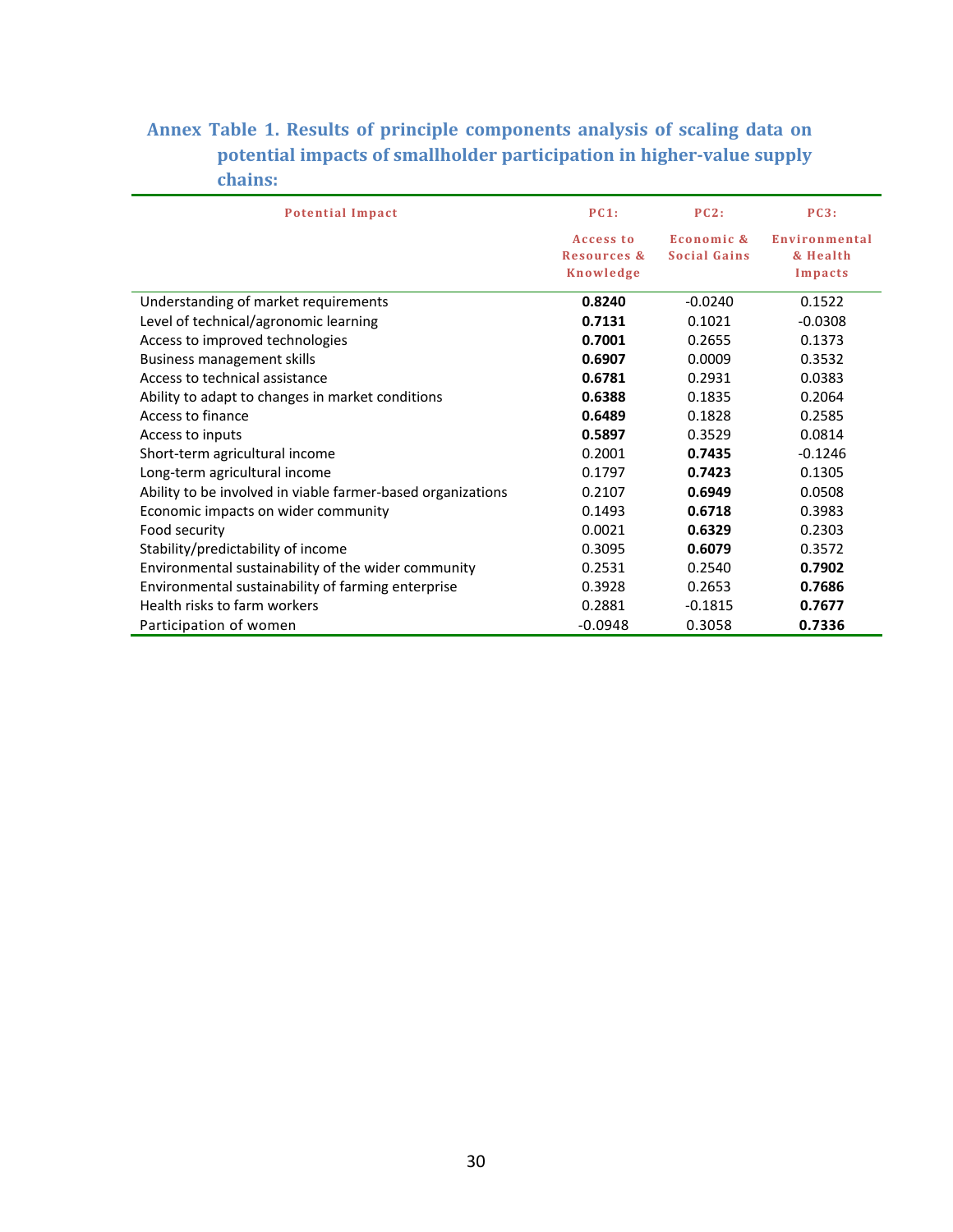## **Annex Table 2. Results of principle components analysis of scaling data on importance of constraints limiting African smallholder participation in highervalue supply chains:**

| Constraint                                         | PC1:            | PC2:             | PC3:                 | <b>PC4:</b> |
|----------------------------------------------------|-----------------|------------------|----------------------|-------------|
|                                                    | Weakness        | Prevailing       | Access to            | Lack of     |
|                                                    | <sub>of</sub>   | Farming          | <b>Finance &amp;</b> | Producer    |
|                                                    | <b>Support</b>  | <b>Structure</b> | <b>Risk</b>          | Knowledge   |
|                                                    | <b>Services</b> |                  | <b>Management</b>    |             |
| Weak/absent farmer organizations                   | 0.8181          | 0.0275           | 0.2473               | $-0.0196$   |
| High costs of standards certification              | 0.7522          | 0.2007           | 0.0763               | 0.0051      |
| Weak/limited availability of technical<br>advisory | 0.6964          | 0.0663           | $-0.0448$            | 0.4766      |
| services                                           |                 |                  |                      |             |
| Weak<br>bargaining<br>commercial<br>power<br>VS.   | 0.6632          | 0.2907           | 0.3676               | $-0.1168$   |
| agribusiness entities                              |                 |                  |                      |             |
| Weak/inadequate rural transport infrastructure     | 0.6123          | 0.2529           | 0.4243               | $-0.0880$   |
| Lack of pertinent market information               | 0.5902          | 0.0351           | 0.4798               | 0.3658      |
| Fragmentation of household land holdings           | 0.2054          | 0.7784           | 0.0446               | $-0.0187$   |
| Lack of scale                                      | 0.1512          | 0.6681           | $-0.1603$            | 0.1658      |
| Insecure land tenure                               | $-0.0799$       | 0.6597           | 0.1978               | 0.2288      |
| Lack of access to competitively priced finance     | 0.1474          | 0.0053           | 0.7631               | 0.2495      |
| Risk management concerns                           | 0.1699          | 0.1022           | 0.6705               | 0.0653      |
| Limited technical knowledge of farmers             | 0.0649          | 0.0092           | 0.1084               | 0.8552      |
| Lack of farmer 'quality' consciousness             | $-0.0007$       | 0.2426           | 0.1819               | 0.5997      |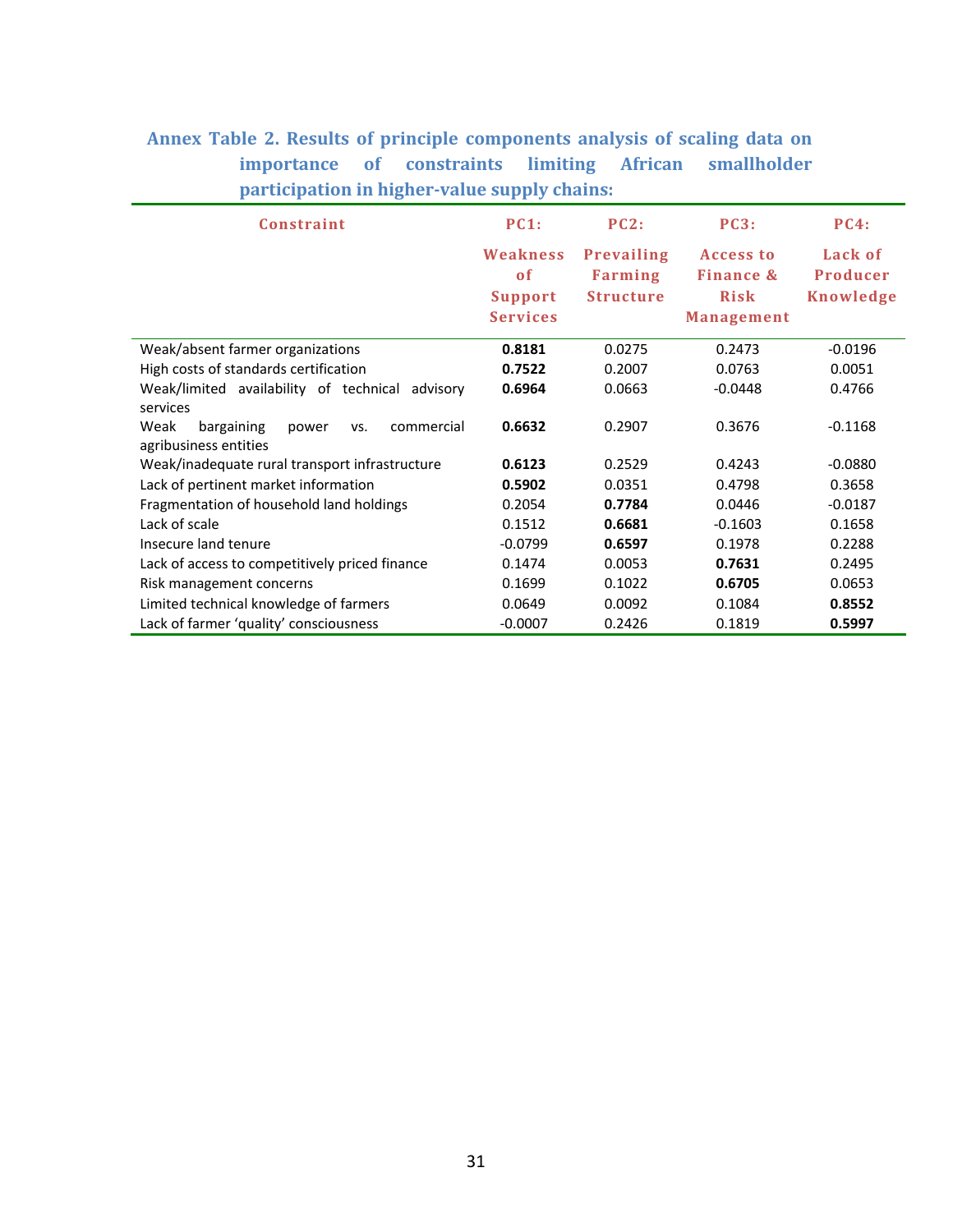**Issues PC1: Access & Cost o f Infrastructure PC2: Supply Chain Management PC3: Food Safety & Quality Controls** Weak/inadequate rural transport infrastructure **0.8533** -0.0750 0.1728 High transport costs for raw materials **0.7475** 0.0842 0.1964 Lack of/limited farmer irrigation capacity **0.6346** 0.0624 0.2619 Weak communications infrastructure/facilities **0.5910** 0.4311 **10.6910 0.4311 10.0324** Inability to enforce commercial contracts **1.00046 0.8441 0.0326 0.8441 0.0326** Inability to recover loans from farmers **1998 10.0477 0.7697 0.0826** Lack of trust in market intermediaries 0.2624 **0.5273** 0.3248 Inability/high costs of product traceability **0.0186** 0.0976 **0.8080** Lack of confidence in enforcement of regulations related to pesticides and veterinary drugs 0.2252 0.0381 **0.7252** High cost of grading and testing delivered products 0.4078 0.1590 **0.6388**

**Annex Table 3. Results of principle component analysis of scaling data on importance of constraints inhibiting African processing, export trading and modern retail distribution companies from sourcing from smallholders:**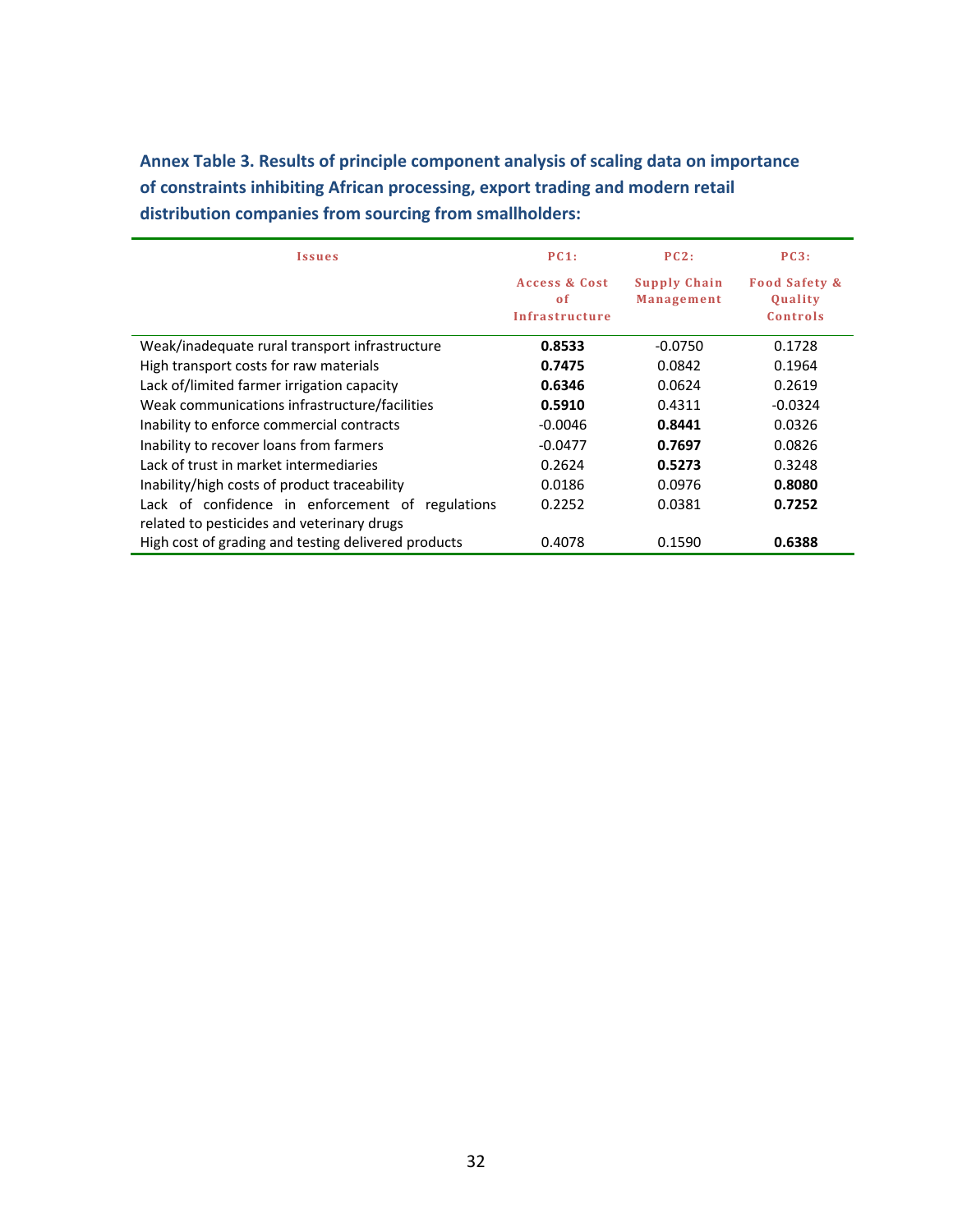Annex Table 4. Results of principle components analysis of scaling data for importance of indicators used to measure **success of project or policy interventions linking smallholders to highervalue supply chains:**

| <i><u><b>Issues</b></u></i>                                                                          | <b>PC1:</b>                                  | PC2:                  | PC3:                                                 | <b>PC4:</b>                    |
|------------------------------------------------------------------------------------------------------|----------------------------------------------|-----------------------|------------------------------------------------------|--------------------------------|
|                                                                                                      | Managerial &<br><b>Marketing</b><br>Capacity | Productivity<br>Gains | <b>Technical</b><br><b>Assistance</b><br>and Support | Number of<br><b>Recipients</b> |
| Measures of reduced transaction costs faced by agribusiness firms                                    | 0.7711                                       | 0.0330                | 0.2124                                               | 0.0792                         |
| Indicators of reduced transaction costs faced by farmers                                             | 0.7667                                       | 0.0047                | 0.2005                                               | 0.1106                         |
| Indicators of ability of farmers to continue supplying target markets in<br>the medium and long term | 0.7564                                       | 0.2431                | $-0.0104$                                            | $-0.0610$                      |
| Evidence of increased viability and capacity of farmer organizations                                 | 0.7015                                       | 0.1201                | 0.2245                                               | 0.4135                         |
| Measures of improved natural resource management by farmers                                          | 0.6823                                       | 0.2100                | $-0.1367$                                            | $-0.0815$                      |
| Returns to land and labour invested in focal commodities                                             | 0.1793                                       | 0.7628                | 0.0984                                               | $-0.0904$                      |
| Measures of technical farm productivity (eg. crop yields)                                            | $-0.0307$                                    | 0.7211                | 0.1764                                               | 0.2393                         |
| Gross value of sales of smallholders from focal commodities                                          | 0.2239                                       | 0.5886                | 0.2104                                               | 0.3431                         |
| Evidence of improved access to technical or business advisory services                               | 0.2106                                       | 0.1510                | 0.7631                                               | 0.0420                         |
| Quantities of technical assistance provided (for example of<br>people/groups trained, etc.)          | 0.1281                                       | 0.0977                | 0.7497                                               | 0.1299                         |
| Measure of public sector administrative/technical capacities                                         | 0.1732                                       | 0.0145                | 0.7910                                               | 0.0228                         |
| Evidence of increased capacity of local providers of technical/business<br>services                  | 0.2982                                       | $-0.0302$             | 0.7132                                               | 0.0112                         |
| Number of farmer groups formed                                                                       | 0.0228                                       | $-0.1334$             | 0.2110                                               | 0.8351                         |
| Number of targeted farmers supplying the higher-value crop/livestock<br>product                      | 0.1877                                       | 0.3655                | $-0.0104$                                            | 0.6866                         |
| Number of farmers/groups certified for a particular standard                                         | $-0.0512$                                    | 0.0518                | 0.1009                                               | 0.7009                         |
| Distribution of participation based on gender                                                        | $-0.3629$                                    | 0.2929                | 0.1376                                               | 0.6126                         |